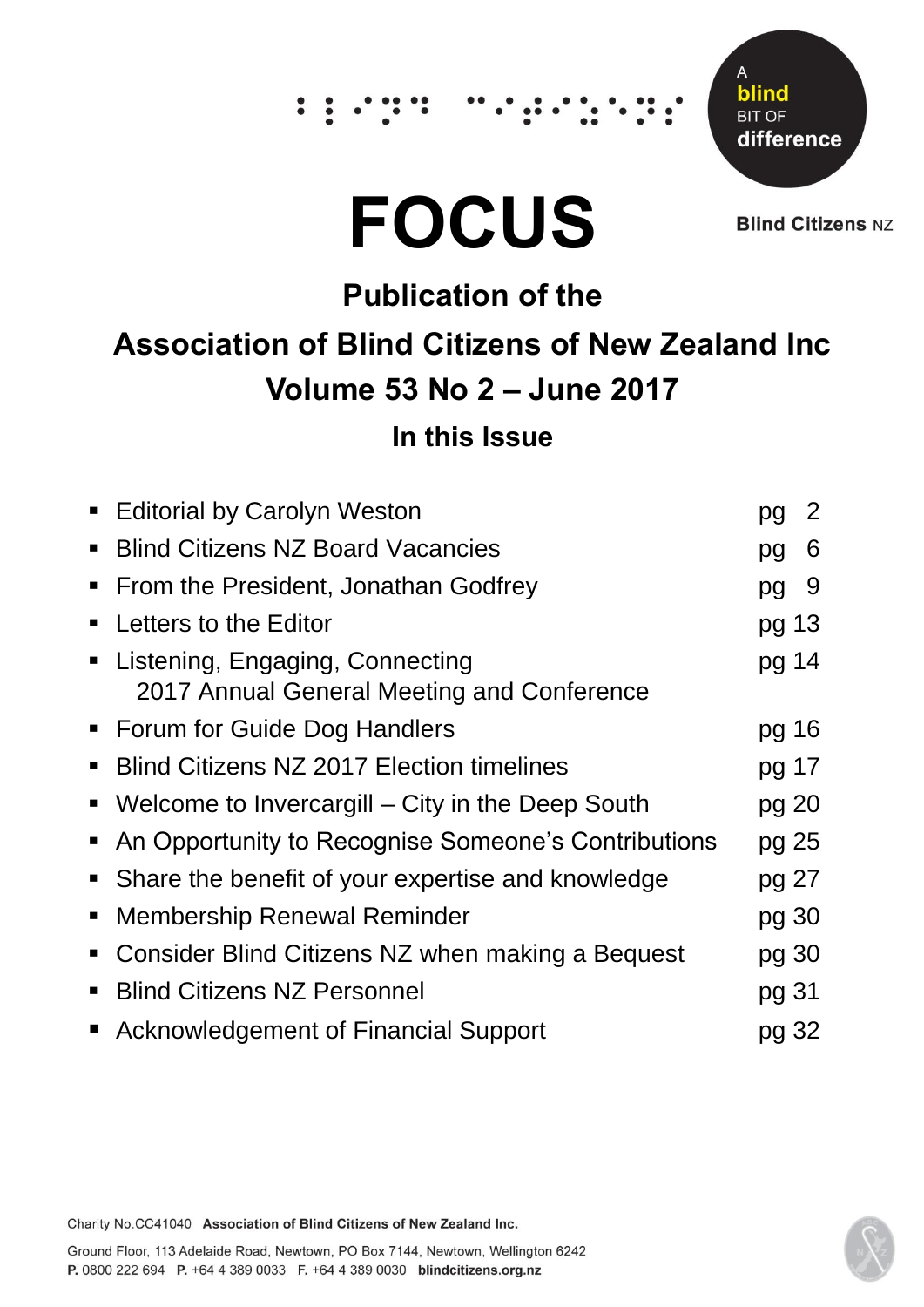### **Association of Blind Citizens of New Zealand Editorial from Carolyn Weston**

When writing my editorial In February, I thought it was going to be my last contribution, as during Christmas, a member notified us saying they were interested in the Focus Editor position. Unfortunately, due to the individual's increased personal commitments, this fell through, and here I am again, writing another editorial. Don't get me wrong, I enjoy writing about these issues but after nine and a half years, I would love someone else to take over and stamp their style on our magazine. Being editor for so long can lead to a stale outlook on issues creeping in. I believe we should enhance our Focus magazine by articulating different ideas and viewpoints.

If you do not want to be Focus Editor but would like to make a contribution such as writing the editorial, then we would still like to hear from you. You may have a burning issue or have experienced a problem, which you have advocated on and resolved. By sharing our issues, advocacy experiences and resolutions, we encourage other members to advocate or write about issues they face. Contact details where you can send your articles or if you wish to learn more about being our new Focus Editor, will be found at the end of this editorial.

### **Stepping Out in Confidence**

One topical issue at present is pedestrian safety for blind and visionimpaired citizens. For years, we have been concerned over this but it again comes to the fore due to possible changes in legislation and promoting the purchase and use of electric (hybrid) vehicles.

Let's discuss the proposed change to legislation first. At present, all cycle riders should ride their bikes on the road. However, I have observed cyclists riding on Invercargill's footpaths even though we have a by-law, which does not allow them to do this. No one seems to police laws about where cyclists ride.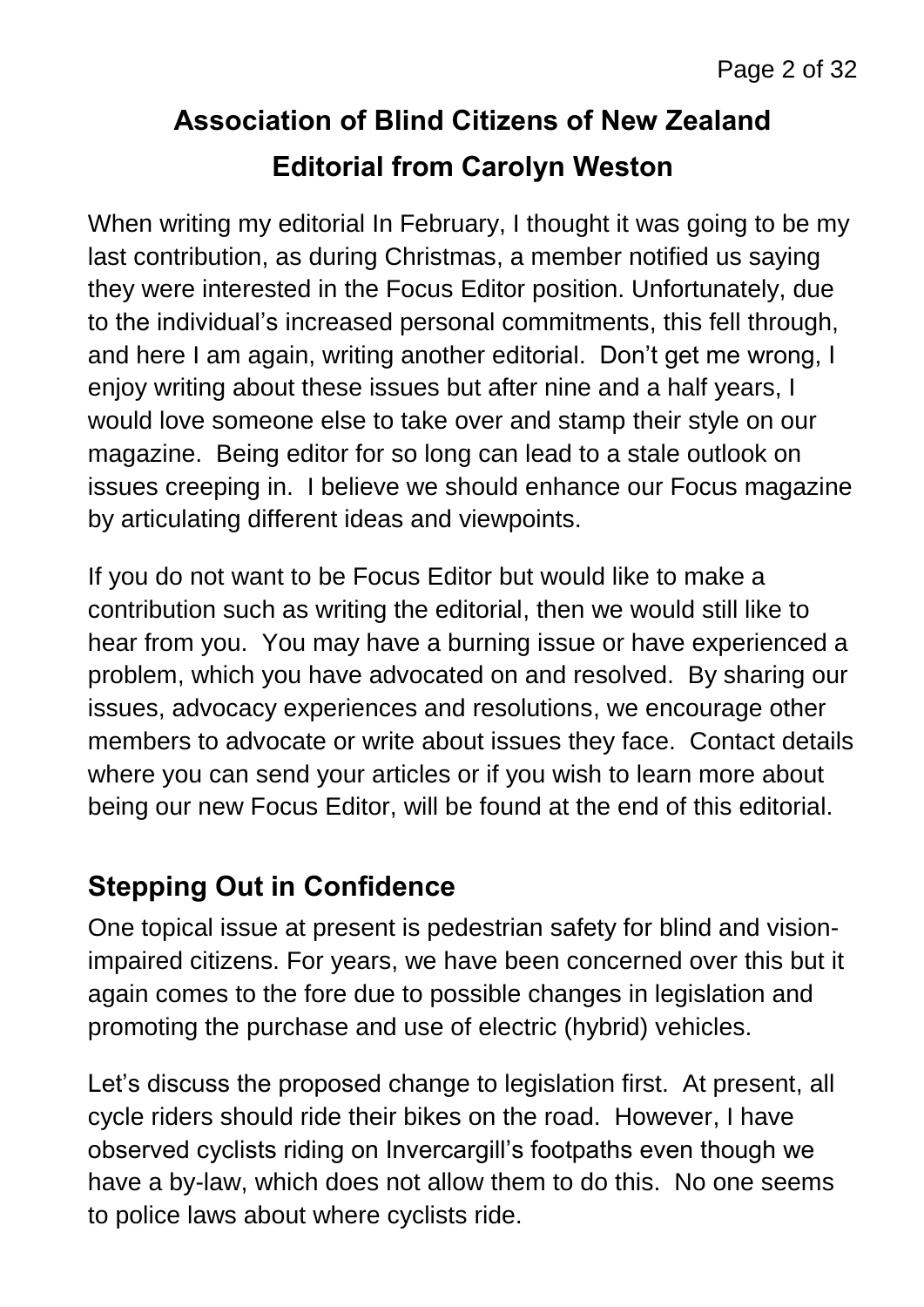In response to advocacy, Government is proposing that it will be legal for children under fourteen years, people over the age of sixty-five and people with disabilities to ride cycles on footpaths because this would be safer for them. Parent groups, schools and other organisations are advocating for this change. However, in our view they are not considering the safety of pedestrians, just some cyclists.

Reality is at times we are all pedestrians (walking along footpaths, in carparks or around driveways), even if we drive cars or ride cycles at other times. I would have thought pedestrian safety is paramount as we are all pedestrians, but it seems not. Media are highlighting issues around child cyclists but are ignoring pedestrian safety, especially safety of disabled, older and blind people. We are told that young children do not have the experience and skill to ride their cycles safely on the road. They can be easily distracted. Cyclists are seen as being vulnerable in road accidents, having minimal protection other than wearing a helmet. If a vehicle hits a cyclist it is probable the cyclist will come off second best, resulting in death or severe injury. Turning our attention to pedestrians, we expect footpaths to be a safe domain where we as blind or vision-impaired people can step out in confidence with the assistance of a white cane or guide dog.

However once specific groups of cyclist are permitted to ride along our footpaths, our safety as pedestrians is compromised. Cycles are very quiet when ridden and we don't know they are near us until we feel a win flash by us.

I'm not saying that all children misbehave when riding cycles in public, but many of us can talk about experiences we have had, dealing with cheeky children or cyclists who don't care about the safety of others. I have heard of situations when schoolchildren riding cycles and sharing a footpath with a blind pedestrian, have recognised that the pedestrian cannot see them so they begin to harass the blind person. Due to our sight loss, we can't identify who they are.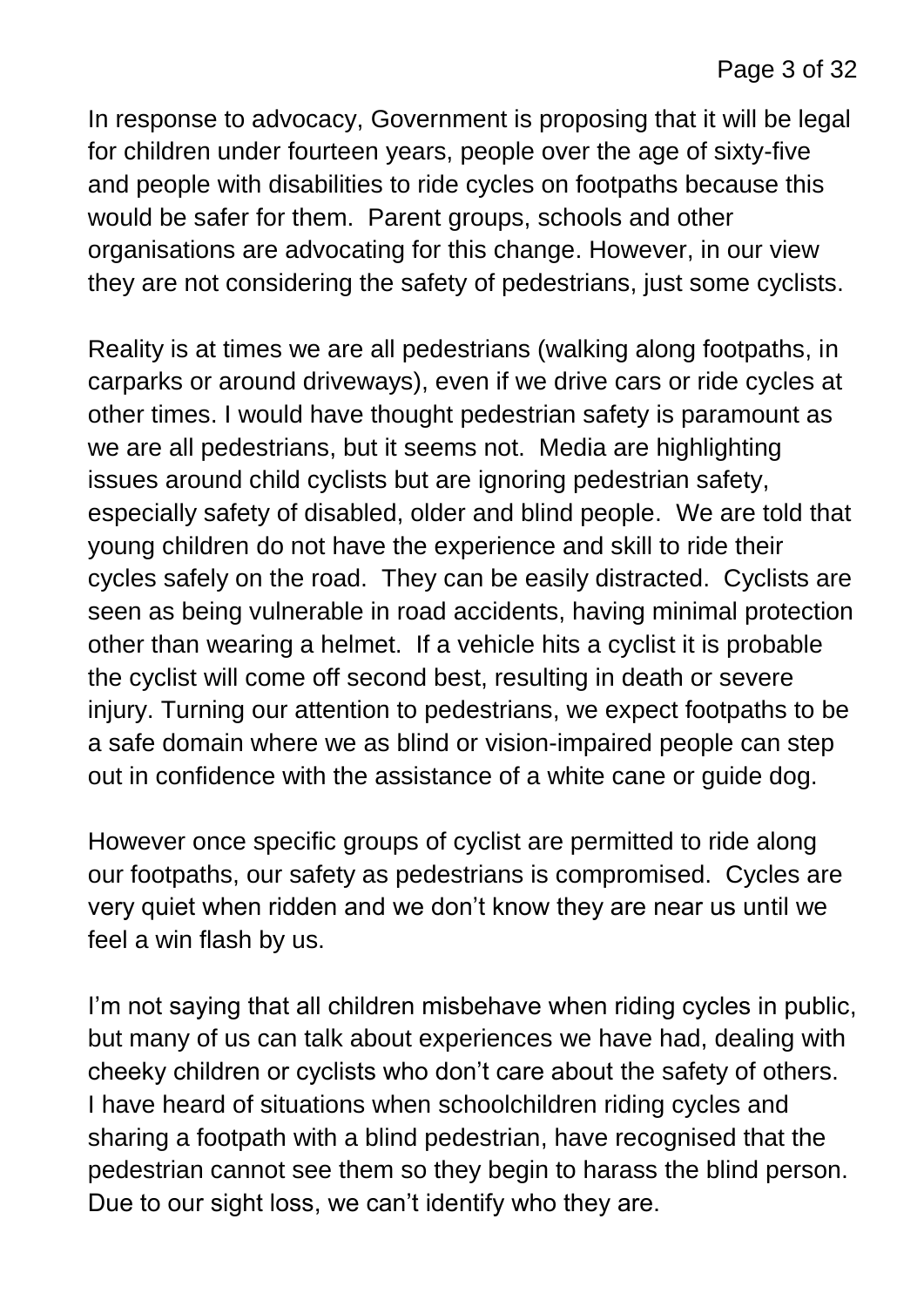An incident that comes to mind portrays a group of school-aged cyclists riding past a blind pedestrian, slowing down until the blind pedestrian reaches them. Once the blind pedestrian's white cane almost touches the cycles' wheels, the children laugh and zoom off. After a short distance, the cyclists slow down and begin the process again. This behaviour can unnerve blind and vision-impaired pedestrians. People may even lose confidence walking in their neighbourhood. If Government allows groups of cyclists to ride on our footpaths, how can blind and vision-impaired pedestrians feel safe when walking along the same path?

Blind Citizens NZ's official position on this issue is "no one, even young children, should be able to cycle on footpaths except where there is a designated cycle lane" (Memo 8, May 2017). I would even go further by advocating that all shared footpaths that have designated lanes for cyclists and another for pedestrians, should indicate these lanes with tactile strips so blind pedestrians know where we are safe on the path.

Our other issue also relates to walking in our cities and towns. The promotion of electric (hybrid) vehicles is building momentum.

There are benefits to our environment when using electric cars, such as reduction to the use of fuels, which cause pollution and destroys our earth's environment. Petrol and diesel fuelled vehicles are seen as noisy, smelly and dirty. Concern has been expressed over the limited stock of these fuels so electricity is now considered a more sustainable, clean method to fuel vehicles.

The major problem for blind, deafblind and vision-impaired pedestrians is electric vehicles are silent when moving. Of course, we don't expect these to drive along the footpath. However as pedestrians we have to traverse roads, driveways and in carparks.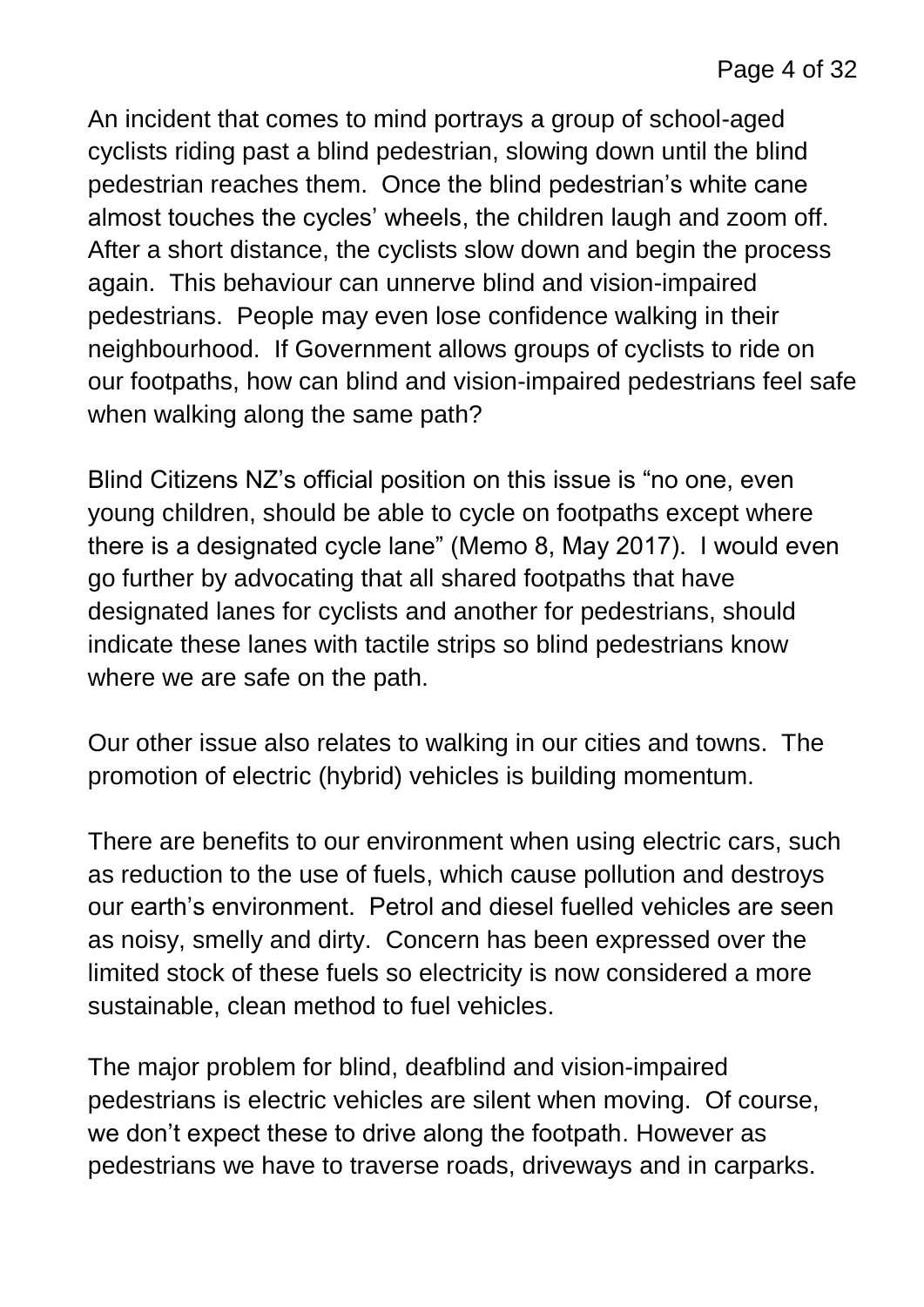Not being able to hear a car coming will compromise our safety and many of us will be terrified to walk alone in our neighbourhoods. Disability service providers encourage and teach us to be self-reliant and independent but we cannot achieve these goals unless we know we are safe, hearing what is happening around us. Some blind people have a guide dog to assist them when out walking but many of us rely on our ears and our white cane.

Electric vehicle manufacturers do make a device that creates a noise when travelling. However these devices are optional not a standard part of the vehicle. Motorists who decide to include this noise device have to pay extra money to have this installed. This is a disincentive for many motorists, resulting in a number of silent electric vehicles on our roads. If Government had legislation enforcing all electric vehicles to fit a noise device, which had to be used whilst travelling, we would feel safer. We would continue walking about in our neighbourhoods, without the fear of walking into a silent moving vehicle.

As a child, I did bang into a silent trolley bus. My injuries were minimal but it was a scary experience. Luckily, I was young and resilient when I had this accident but other blind people may not bounce back from such an experience and worry about their safety on the streets.

We need reassurance that blind, deafblind and vision-impaired pedestrians can recognise an electric vehicle coming towards us whilst walking in our communities. These noise devices must be compulsory and used when the electric vehicle is moving. Government must step up and ensure our safety by passing legislation protecting us from such danger as silent vehicles.

Some years ago, Blind Citizens NZ produced a Video (now a DVD) called "Who's the Footpaths For" educating people on keeping the footpaths clear of obstructions.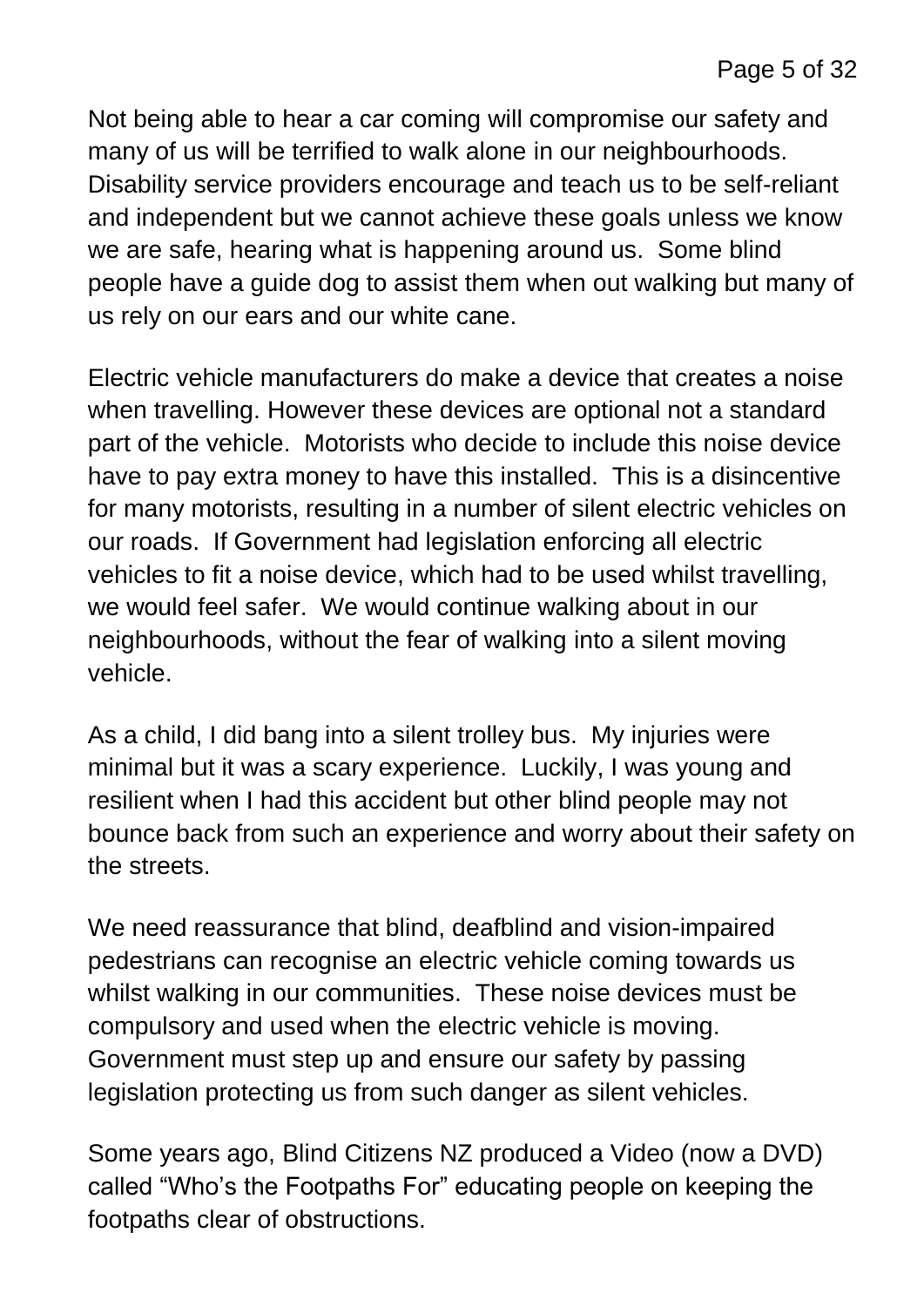Blind Citizens NZ is producing a new, similar education tool that should inform politicians, officials and the public about the needs of blind pedestrians, and how best we can be safe when walking in our communities. This educational tool could be played on social media, to schools and community groups ensuring that people are exposed to the concerns of blind pedestrians. Ensuring our safety, not only protects blind pedestrians but everyone who wishes or needs to walk about their cities and towns. We will have more news of this tool in September.

Returning to our call for a new Focus Editor or if you want to send in an article please contact the Focus team by emailing [focus@abcnz.org.nz,](mailto:focus@abcnz.org.nz) or post for the attention of the Focus team, PO Box 7144, Newtown, Wellington 6022.

### **Extra Ordinary Elections to Fill Vacancies For World Blind Union Representative and Member-at-Large Notice from Rose Wilkinson, Returning Officer**

Blind Citizens NZ has two Board vacancies to fill. For each of the positions, the successful candidate will commence their role immediately following the conclusion of the respective extra-ordinary election. Candidates will complete the remainder of the term of office for their respective position noting each finishes at the conclusion of the 2018 Annual General Meeting and Conference. Details of the Member-at-Large and World Blind Union Representative vacancies (Board positions) for which nominations are called, follow.

The Member-at-Large vacancy is a result of Jonathan Godfrey vacating his position when elected to fill the National President vacancy.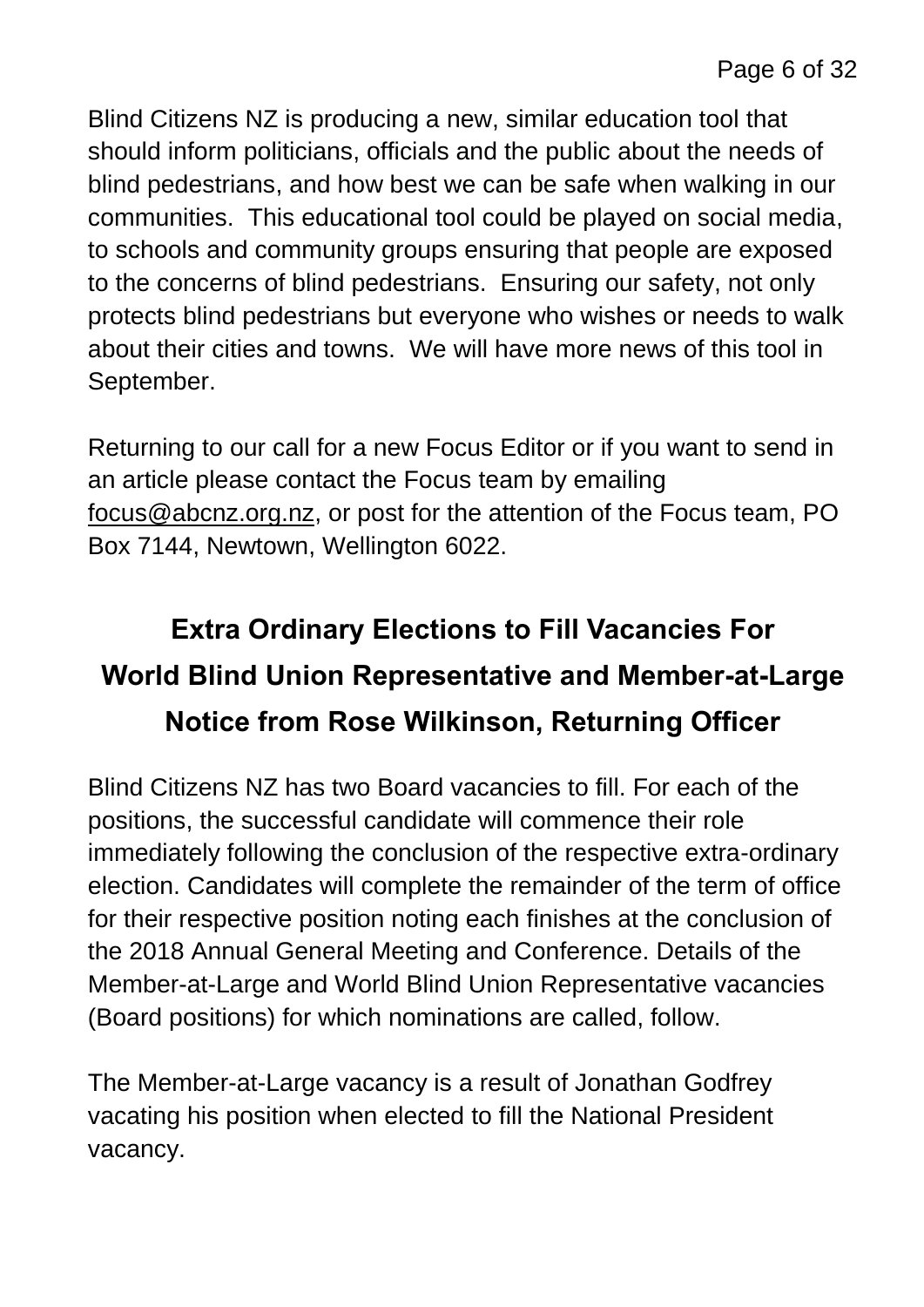More recently, on 20 May, the Board received with regret, Amanda Stevens' resignation as World Blind Union Representative. An extraordinary election to fill this position is commencing also.

The Board has confirmed procedures for the two extra-ordinary elections. Financial Ordinary Members (voting members) should be aware the Board sets timelines for extra-ordinary elections. It makes decisions on a case-by-case basis, and extra-ordinary elections will often not provide the amount of time that occurs for scheduled elections. There are different timeframes for each of the extraordinary elections, the details for which follow:

- **1. Member-at-Large Vacancy:** Ordinary Members, recorded as financial on the member database held by National Office of Blind Citizens NZ at the close of nominations for this extraordinary election, are eligible to participate. Timeline details for the extra-ordinary election to fill the Member-at-Large vacancy include that:
	- Nominations close at **4pm, Friday 23 June 2017**.
	- In the event more than one nomination for the Member-at-Large vacancy is received, ballot material to eligible Ordinary (voting) Members will be distributed by **Wednesday 12 July 2017**.
	- Voting closes 4pm, **Monday 7 August 2017**.
	- Vote counting will take place on **Tuesday 8 August 2017**.
- **2. World Blind Union Representative Vacancy:** Ordinary Members, recorded as financial on the member database held by National Office of Blind Citizens NZ at the close of nominations for this extra-ordinary election, are eligible to participate.

Timeline details for the extra-ordinary election to fill the World Blind Union Representative vacancy include that:

Nominations close at **4pm, Thursday 24 August 2017**.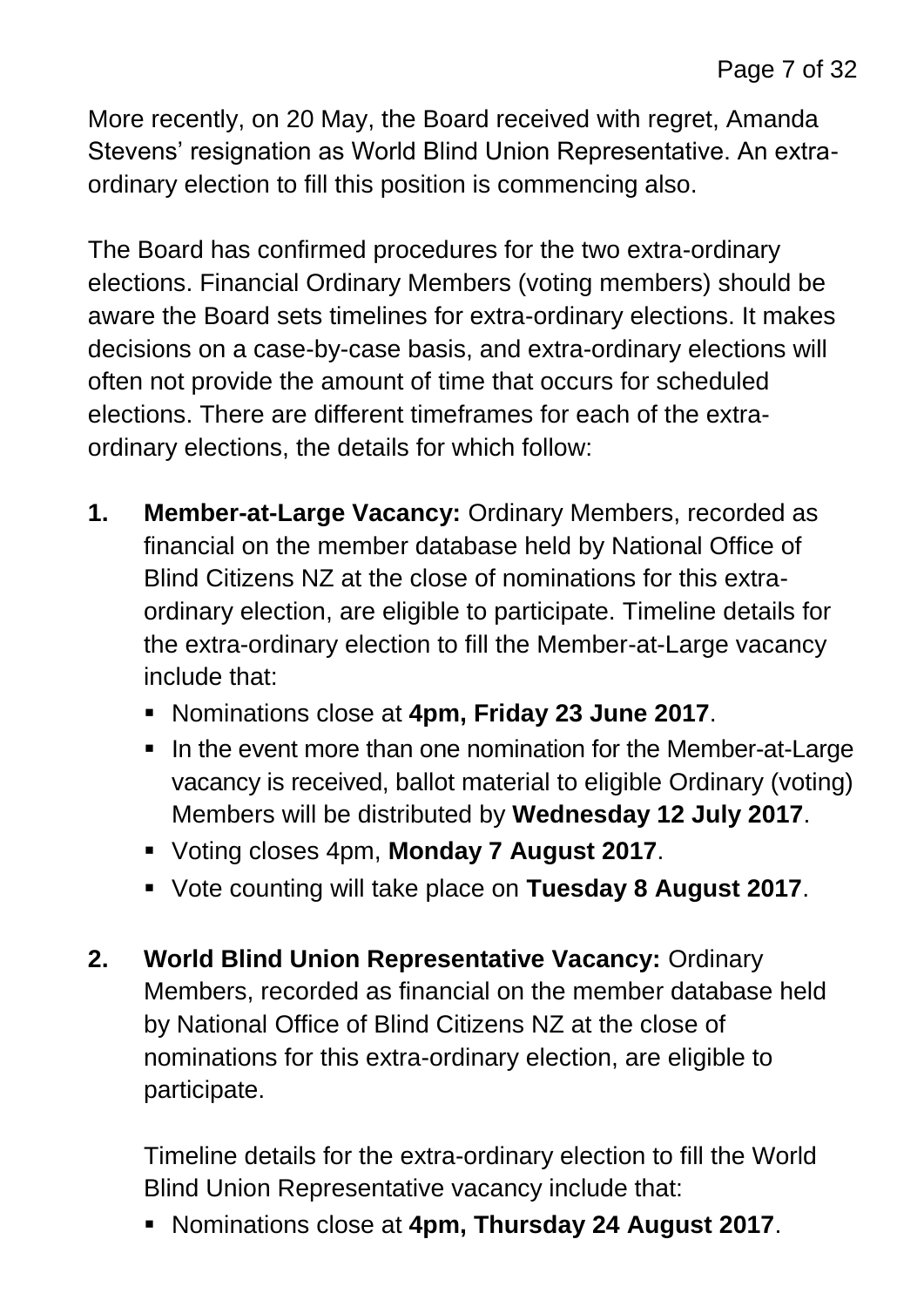- If the event more than one nomination for the World Blind Union Representative vacancy is received, ballot material to eligible Ordinary (voting) Members will be distributed by **Thursday 14 September 2017.**
- Voting closes **4pm, Monday 2 October 2017**.
- Vote counting will take place on **Tuesday 3 October 2017**.

In addition to information already provided, the following requirements apply to each of these extra-ordinary elections.

**1. Nomination process**: three individuals are involved in the nomination process. The nominee (person standing for election), the person proposing the nomination and the person who seconds the nomination. This means nomination forms require the signature of each of the three individuals. Email procedures similarly require each of the three individuals to confirm their role in the nomination process.

Candidates who choose the email procedure are required to contact the Returning Officer prior, to notify their intent to use this option. There are requirements for the email process therefore contact is required prior to this commencing. The Returning Officer will then provide instructions for the email nomination procedure. Candidates are required to submit their CV with the completed nomination.

Please note that:

- Nomination forms are available from Blind Citizens NZ's National Office, and website.
- Associate Members are not eligible to participate in Blind Citizens NZ's election processes.
- **2. Options for receiving ballot material and voting**: Blind Citizens NZ has several options for receiving ballot material, and three options from which to choose from to cast your vote.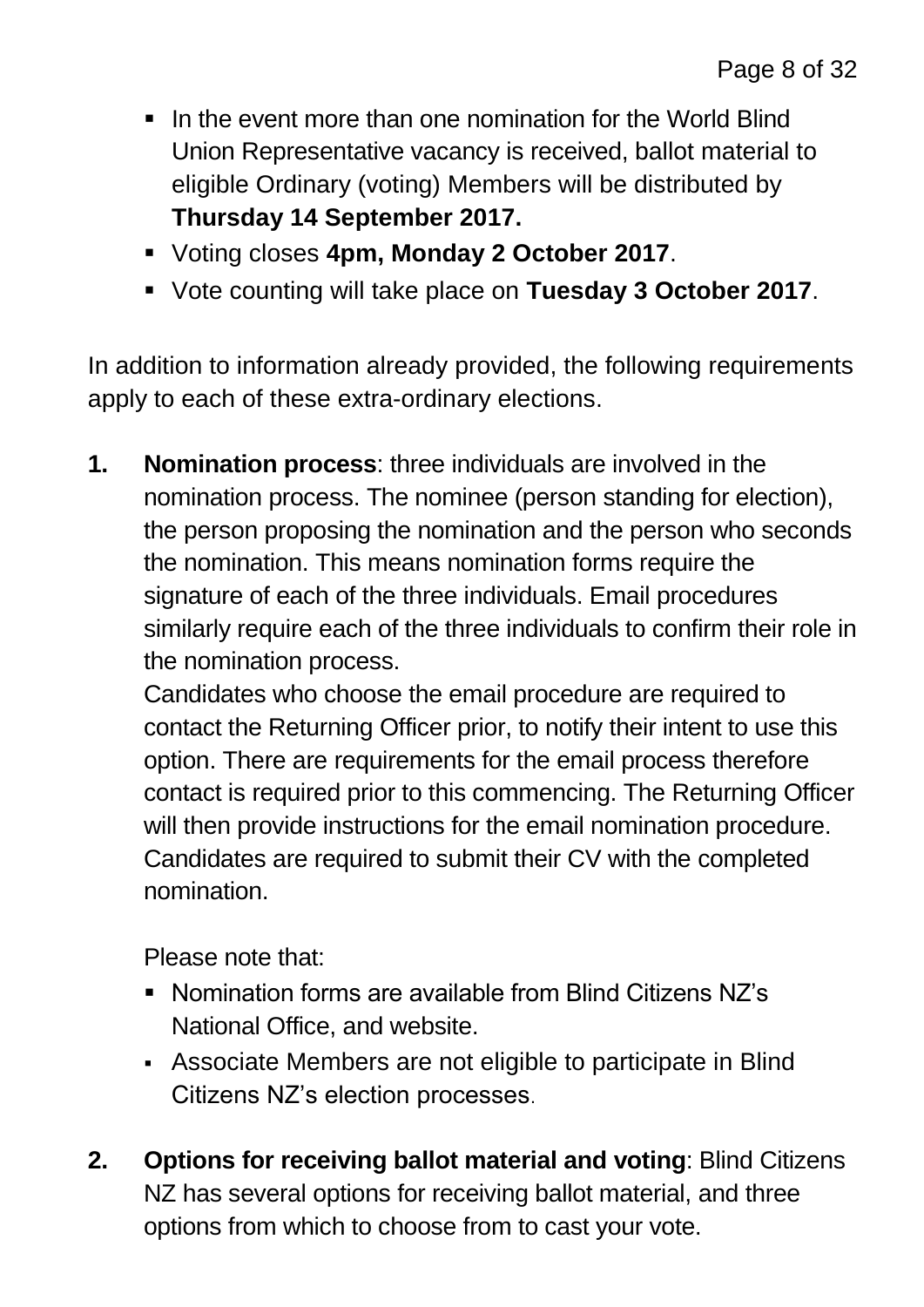You can receive ballot material in any of the following options: large print, CD (audio), electronic (email), braille, or TIS (Blind Citizens NZ National Feedback Line bulletin on the Blind Foundation's Telephone Information Service).

When casting your vote, you have the choice of a paperembossed ballot paper, braille voting cards, or TIS. Blind Citizens NZ encourages voters to give TIS a go if you have not already done so. Voters who use TIS prefer this for a myriad of reasons. They no longer need to watch for ballot material to arrive in the mail. They cast their vote knowing it will be recorded immediately i.e. no more worries about whether their vote will reach the Returning Officer in time to be counted.

If you are considering standing for election to fill one of these vacancies, you are encouraged to obtain information pertinent to the position. You will gain an insight into the duties and responsibilities of Board Members, and prerequisites for either the Member-at-Large or World Blind Union Representative position.

If you require additional information, regardless of what this is, please do contact our National Office on any of the following options: Phone 0800-222-6940 or 04-389-0033; post to PO Box 7144, Newtown, Wellington 6242; Fax: 04-389-0030; or email [election@abcnz.org.nz](mailto:election@abcnz.org.nz)

### **From the President, Jonathan Godfrey**

Greetings everyone. I've now been your elected National President for a little over two months and as you might expect, it's been a busy time for me and your Board. This column is going to lean heavily on my speech notes for an event held in May where I was one of six speakers celebrating Global Accessibility Awareness Day.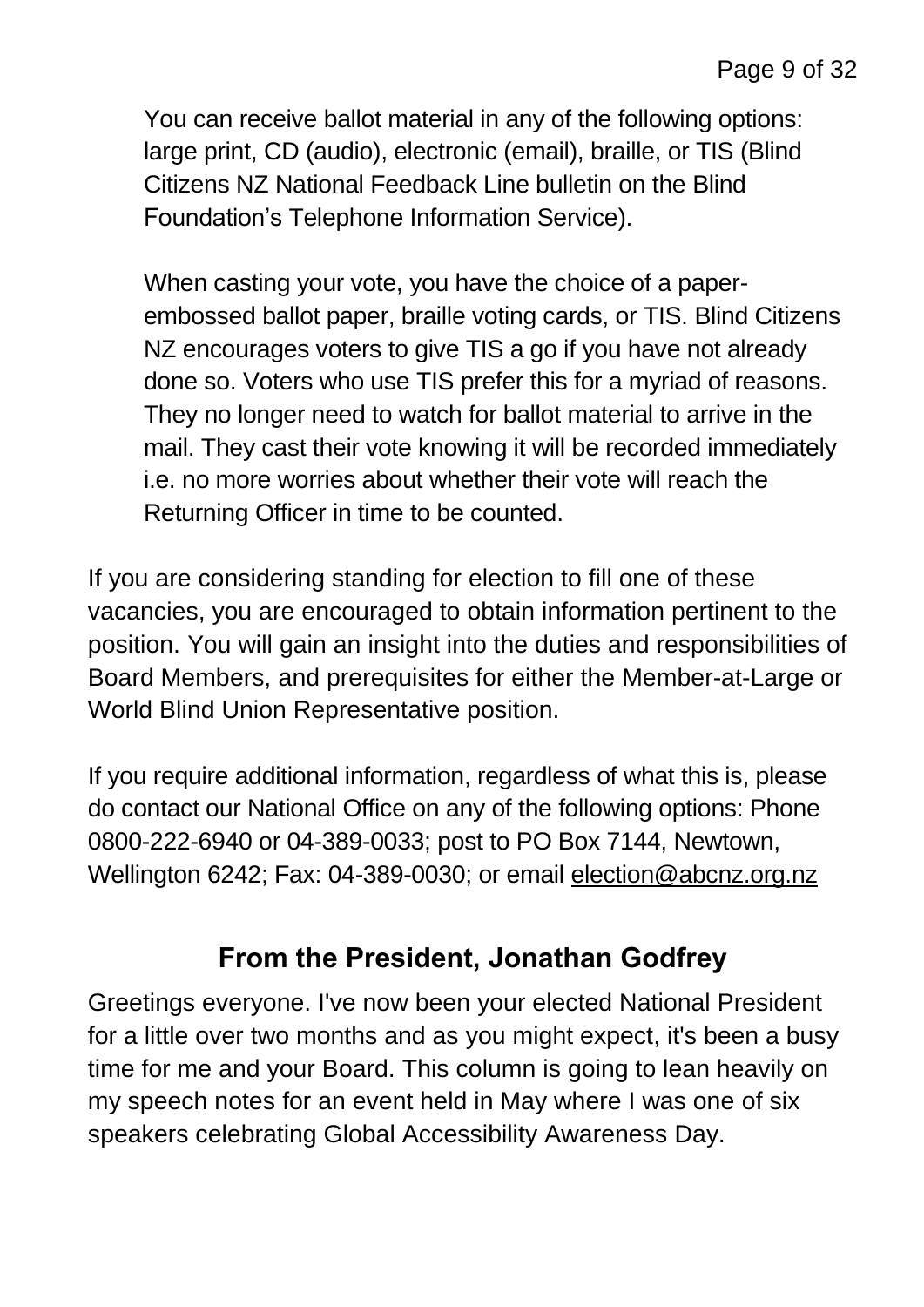The intended audience was a mixture of Government officials and people from the business sector, and my working title was "We are citizens too".

My reason for sharing this with you is that was the first time I stepped out as your National President in a public forum and got to choose what it was I would talk about. The week before, I had spoken to the Government Administration Select Committee hearing submissions on the Captioning Inquiry, about our interest in extending audio described television to other broadcasters and on-demand services, but I'd done that sort of work numerous times previously.

I've never been the sort of person who writes a full speech transcript, then practices it over and over again, modifying it until it is utterly perfect. I admit that in part, this stems from an inability to read braille at speaking speed, but it also suits my work as a lecturer where the students complain if all I do is repeat what they could have read for themselves. I do have notes though which I work from, including the specific quote I started with.

Edmund Burk used the word "evil" which is perhaps too strong to use in the context of meeting our needs, so I paraphrased and toned back a little, when I said, "The only thing necessary for the triumph of wrongdoing is for good people to do nothing." I then thanked all those present for being there as it suggested they were the good people we need to be working with. I'm sure you all agree that we must work with people who make decisions to ever hope for a reduction in the problems we face in accessing information, public transport etc. etc.

I then explained what Blind Citizens NZ is and what we do. At our last meeting, your Board worked on some of the basics for a new Strategic Plan. This included a statement of purpose behind our organisation's very existence. It was a question put to the Board during the sustainability work we undertook in 2016 as well.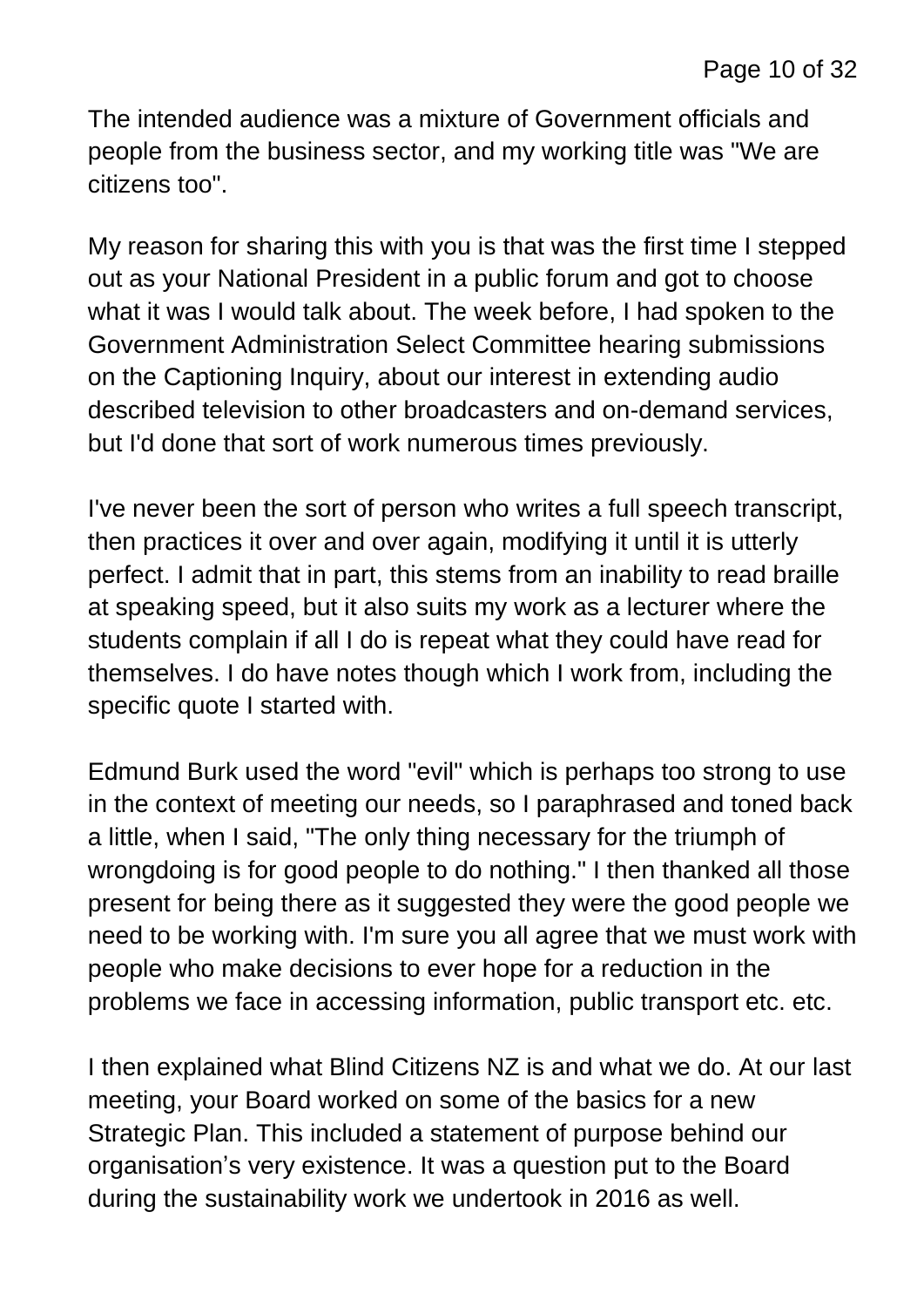I said, "Blind Citizens NZ exists to give voice to the aspirations and lived experiences of blind, deafblind, and vision impaired New Zealanders" which is pretty close to the current working draft. I felt it rolled off the tongue quite easily and I doubt anyone would argue that that is our primary reason for existing. That phrase feels timeless to me, as it speaks to me of all the men and women who have been part of Blind Citizens NZ since our founding in 1945.

Conference 2016 resolved that the Board should work on a guide for health and safety of blind people in the workplace. That guide is ready for blind employees to share with their current or prospective employers. We know that blind people have the same legal responsibility as our workmates to ensure the workplace is safe, and that we are in the best position to speak about how we can contribute to the safety of everyone who enters our workplace. I highlighted the need for blind people to be doing this with their employers at the Global Accessibility Awareness event because a portion of the audience were expected to be employers or from industry.

The next part of my speech was a touch more personal as I wanted to really show that even the leaders in our community, no matter how well educated, securely employed, and confident in ourselves still find that barriers get put in our way and limit our ability to meet our potential. For me, that was the changes made in technology used at my workplace that meant I could no longer operate the photocopier or the phone on my desk, and compromised my ability to apply for annual leave, to set up the lecture theatre I teach in, and to read my own pay slip.

The next phase of my presentation was about how I access my own personal information. Last year, I obtained a copy of my medical history from my GP; I couldn't even read the details that tell my GP that I am blind!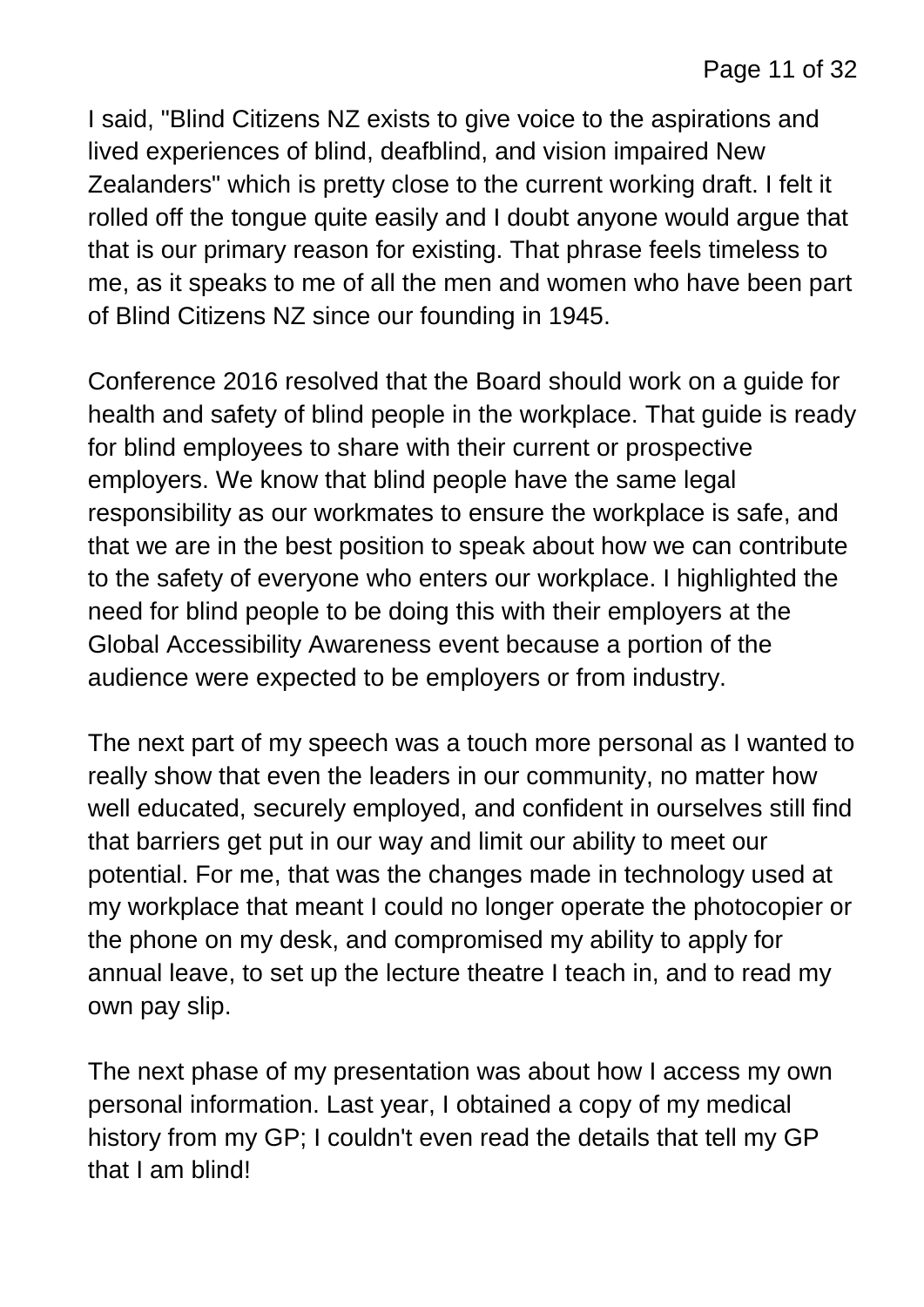I then shared the experiences of some of our members who have found it difficult or impossible to use the MyMSD website we are encouraged to use for handling our Work and Income affairs.

I then moved into the area of spending my money, or trying to anyway. As access to websites was a key theme of the day, I talked about my bank's horrible website, but noted that while it was a problem for me, I did now know how to do all the things I want to do online, and feared the day they changed it. You may recall that we are calling for a thorough review of the banking system for its ability to meet the needs of all disabled customers. This is now being progressed through the Disabled People's Organisations (DPO) Coalition, which meets with senior Government officials to raise such matters.

The final set of lived experiences I wanted the audience to be aware of was the choices I make as a consumer. I pointed out that I will look online for products but that just as I will go to the shop that offers better personal service, I will go to the website that is the most userfriendly to me as a blind person. I pointed out that that I still prefer to go into the shop for many of my purchases because the personal touch serves my needs more fully than do many websites. The point here is that the business that decides to best meet our needs will be the one that gets more of our business. An economic argument put forward by another presenter at the Global Accessibility Awareness event, says getting the disabled people of New Zealand into full employment (and therefore spending as consumers) will increase the country's GDP by more than one billion dollars. The general argument is therefore that making New Zealand more accessible is good business sense.

I'm unlikely to push the need for accessibility on economic grounds because I believe that many of the problems we face ought to be removed because they currently breach our rights as citizens.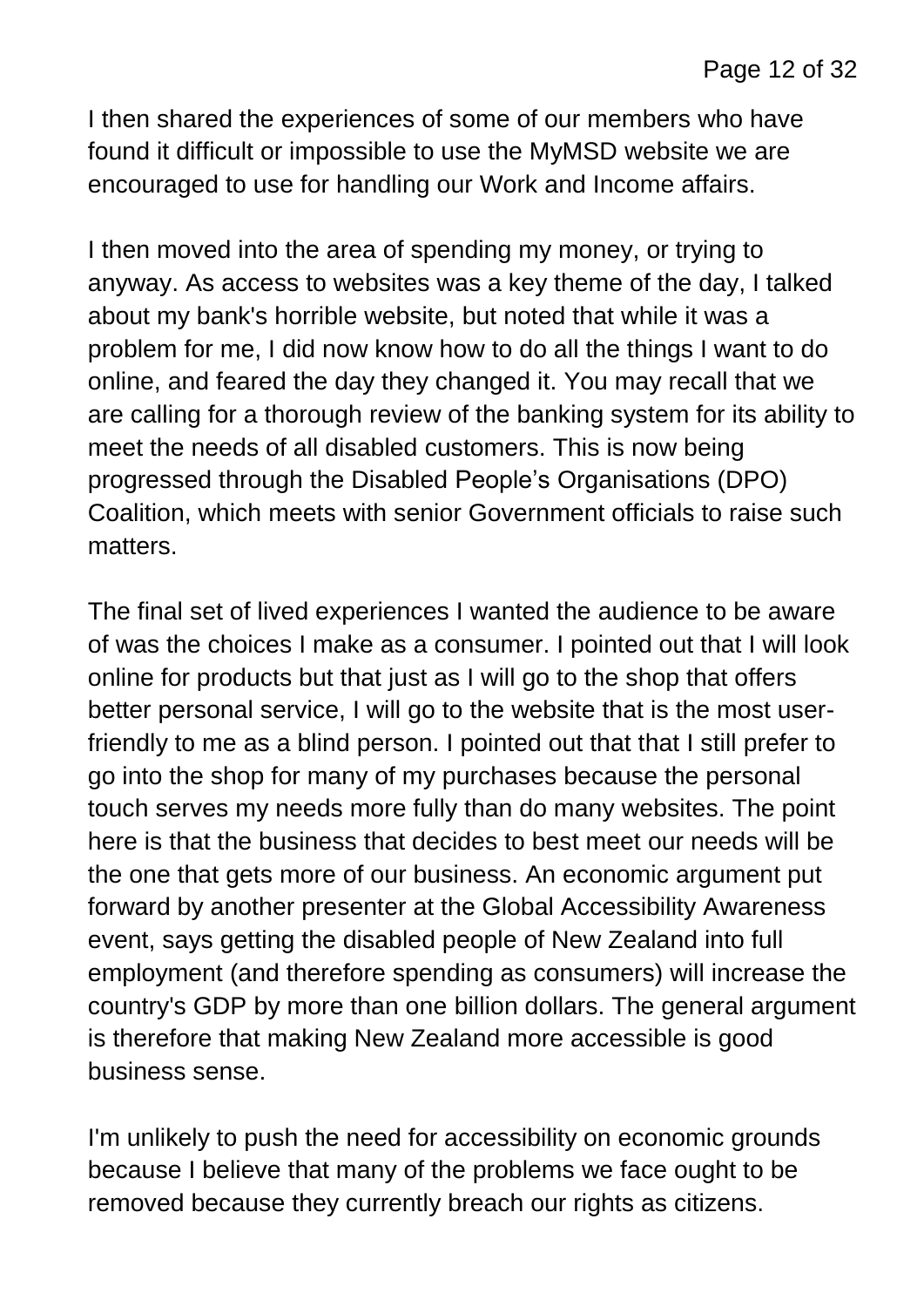I do accept that gaining a good education improves the chances of a blind person gaining meaningful employment and the income that having a job provides. I know that having an income usually leads to a person having choices in life, and my personal view is that having choices in life is a useful measure of my independence.

I closed my speech with a challenge to those present. I asked if each person present wanted to be part of the solution, and the bite in my challenge was that failing to be part of the solution is likely to mean they are part of the problem. I reminded them that Blind Citizens NZ is here to be part of the solution and that we will work with anyone and everyone who will work with us to help make new Zealand a better place. I accepted that I was being challenging and looked forward to their questions.

I'm pleased to report that there were questions. Questions are important because that's the start of a conversation, and it's the conversations that we have with each other as blind people, and the conversations we have with the sighted world that will lead to change. We need to be having conversations with one another this year. Your Board will need to work out which issues really are the highest priority ones and focus some serious energy on those. One issue we have put energy into this year is the need to engage with the membership and to get the membership talking to one another. That is unfinished business but we are working on it and our 2017 conference theme reflects the Board's desire to make improvements in our communications and engagement. I hope to see many of you there.

### **Letters to the Editor**

Articles for potential publication in Focus are encouraged. We have limited resources and space constraints. This imposes a limit of around 400 words, which equates to approximately one page. Details for letters to the editor will be located at the end of this Focus issue.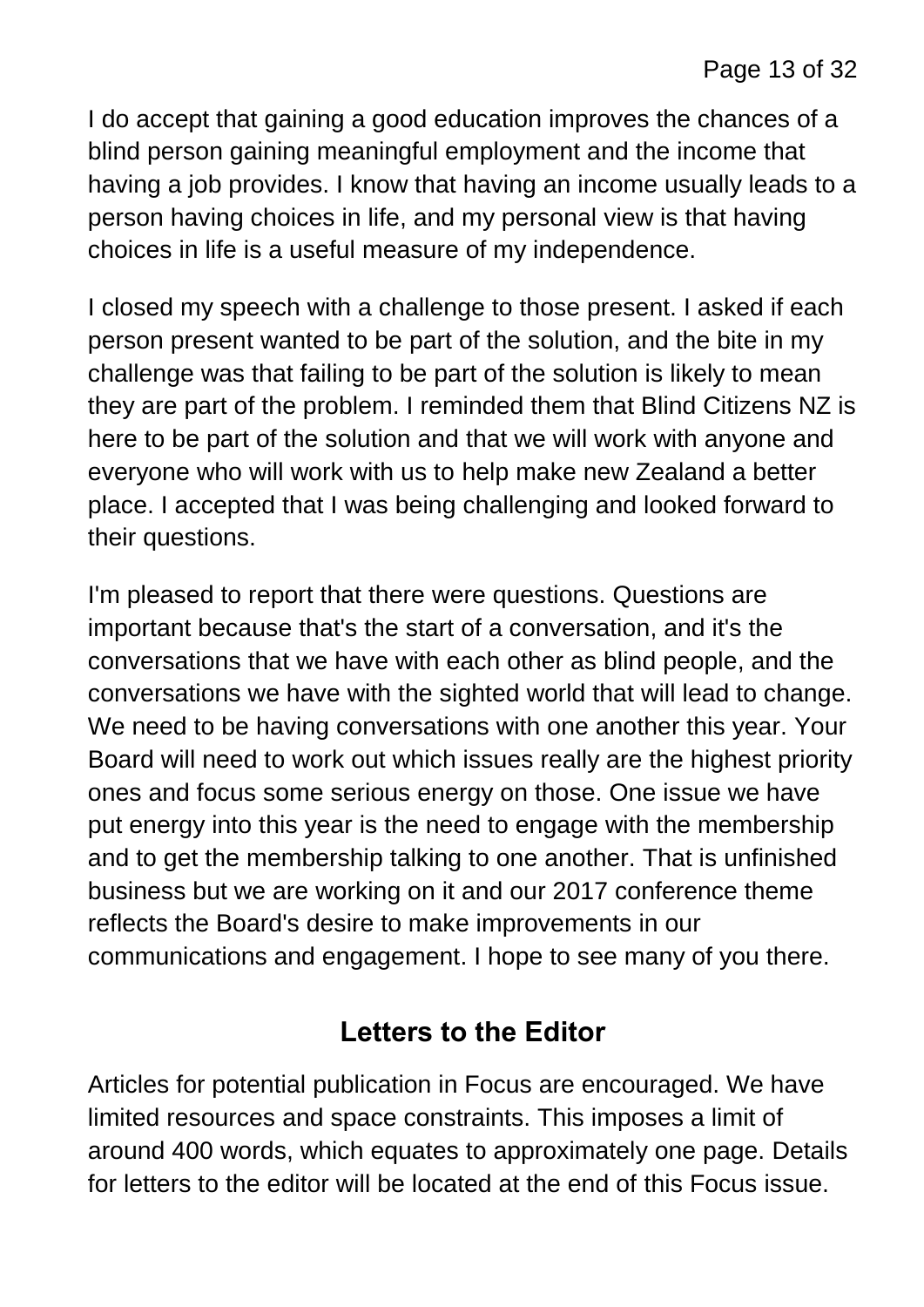### **Listening, Connecting, Engaging 2017 Annual General Meeting and Conference From Rose Wilkinson, Executive Officer**

We publicised in the March Focus issue, details of this year's threeday Annual General Meeting (AGM) and Conference. To recap, consistent with Blind Citizens NZ's policy to alternate between the North and South Island, this year's event takes us all a little further south.

Combined with this year's AGM and Conference, are one-off opportunities for financial members intending to come, and for whom this will be their first time attending. You will learn more about this opportunity a little further on.

This year's theme is **Listening, Connecting, and Engaging.** The focus is on Blind Citizens NZ, providing opportunities for the Board to explore new and different ways of communicating, and engaging with you all.

The **Ascot Park Hotel, Invercargill**, is this year's venue, acknowledging Invercargill is the home of Blind Citizens NZ's Southland Branch. Dates you should plan for are **Friday 13 to Sunday 15 October** inclusive**.** Recognising there are travel logistics to balance, the Board sees this as a great opportunity, and urges everyone to start planning to travel to Invercargill and be part of this year's AGM and Conference. Start and finish times are different for this year's three-day event. Friday's session will commence at 10am, and will conclude by 11.30am, Sunday.

Ensuring attendees arrive in good time, well rested and ready to participate, is the Board's primary focus. Balancing these elements in particular, requires attendees from most destinations, to arrive the day prior i.e. Thursday 12 October.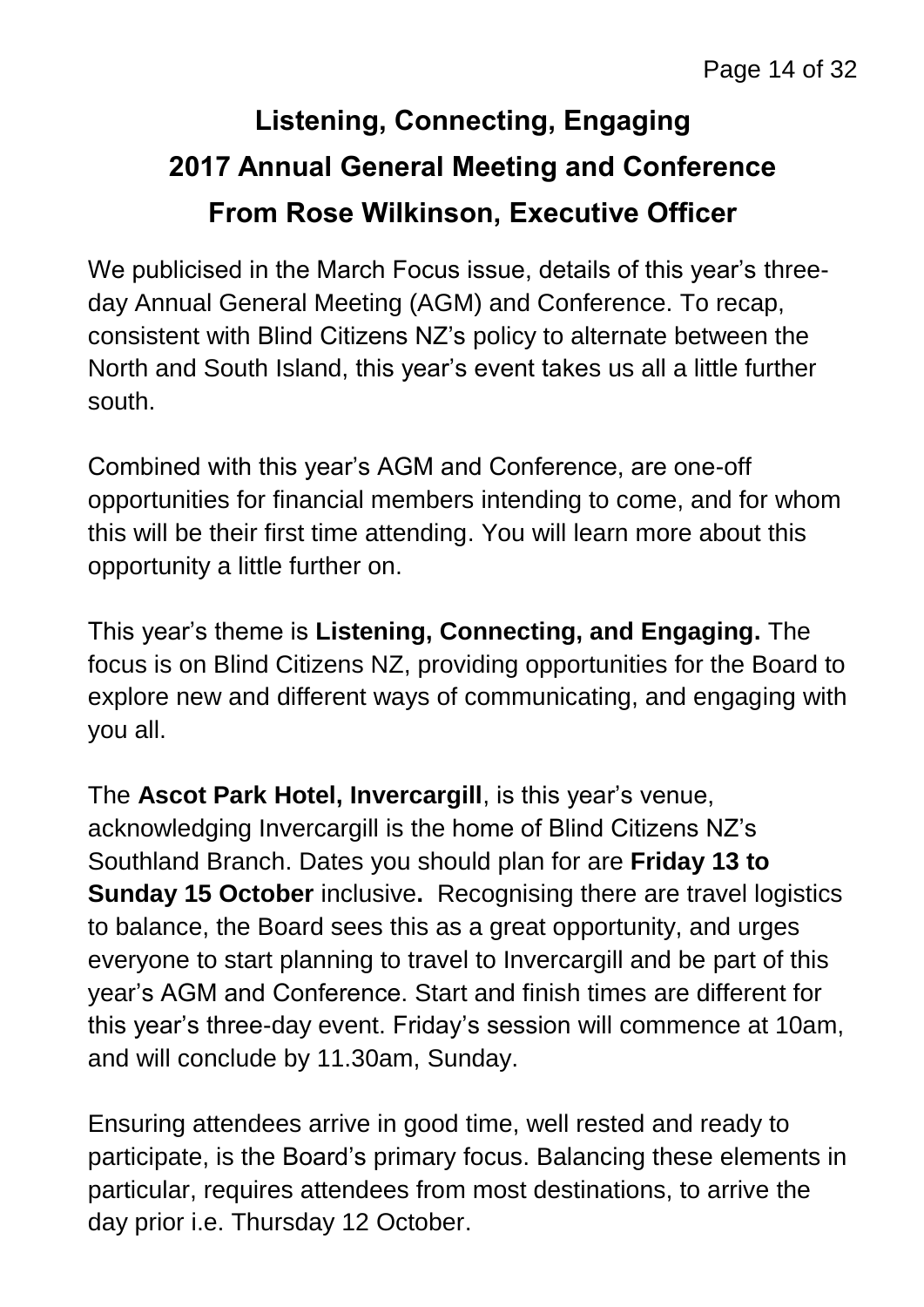Of specific mention is that accommodation and meal costs for members will be on a par with those for last year. This is great when you consider attendance involves three nights' accommodation (not two), and all meals from dinner Thursday, through to Sunday's morning tea.

Registration forms have all the information you will need to complete your plans. These are available from Blind Citizens NZ's National Office, website, branches and network(s). Also available, to avoid the impact that can happen when large amounts of money need to be paid at a single time, is the opportunity to pay instalments by having a registration payment plan. Contact our national office for further details.

Also for this year's AGM and Conference, the Board has introduced an **incentive for financial members who will be first-time attendees** i.e. financial assistance will be available. The number of members and the level of financial support will be determined by the Board once it knows the extent of interest. So even though the closing date has passed, if you will be a first-time attendee, and you can get your expression of interest in by 15 June, please do so. The only criteria the Board has set for you to meet is ensuring you are a financial Ordinary (voting) Member of Blind Citizens NZ, that this will be your first time attending, and that you are interested in being part of this year's AGM and Conference. Can you also please provide an indication of how much you may be in a position to financially contribute (if at all), towards costs (accommodation, meals, and travel), is requested. Although this will have no bearing on decisions reached by the Board, it may enable the Board to support more firsttime attendees.

**Send your expression of interest to National Office** for the attention of the Executive Officer, via any of the following options: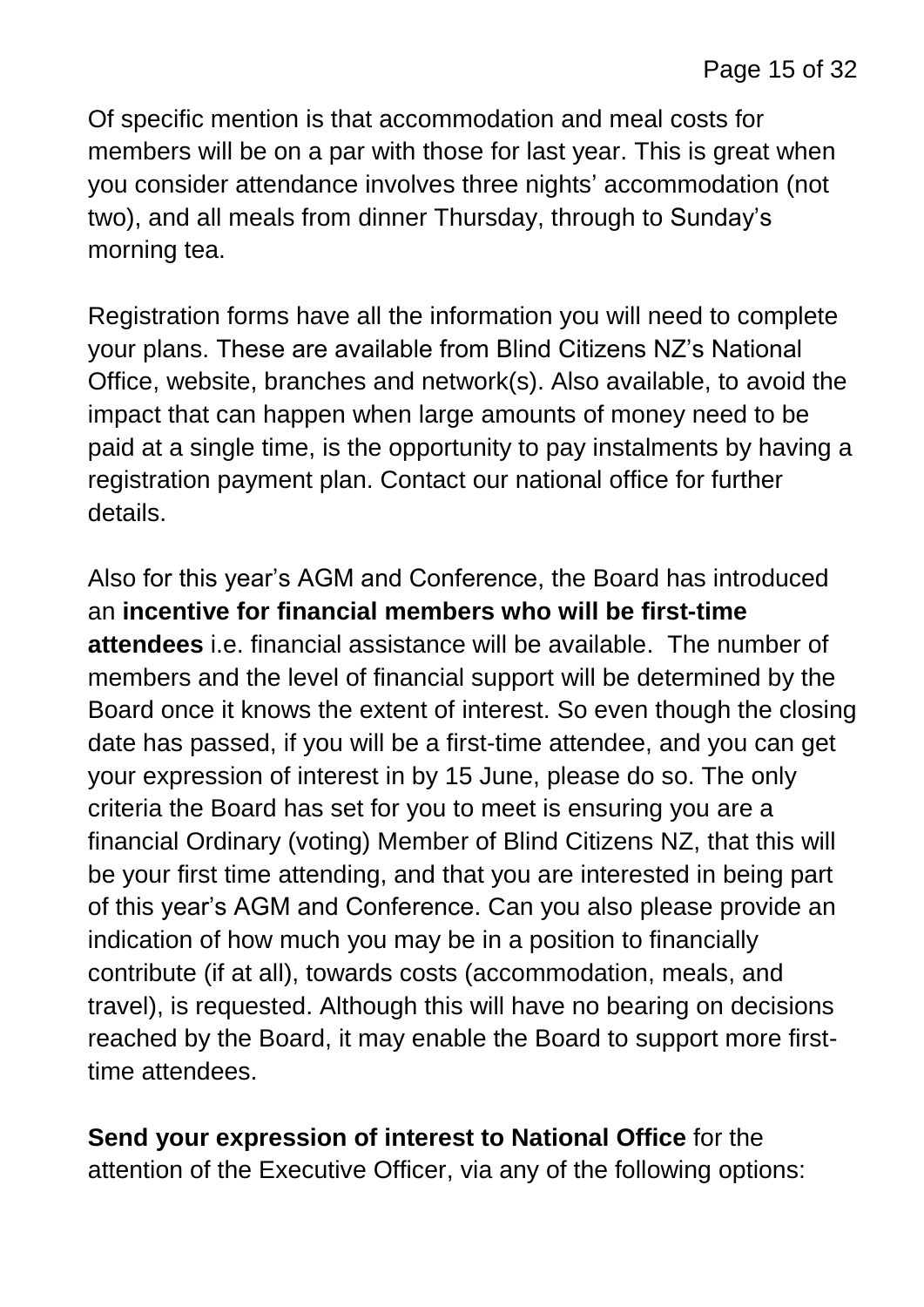- **Email**: [prutene@abcnz.org.nz](mailto:prutene@abcnz.org.nz) (Puti Rutene, Administrative Support)
- **Post**: PO Box 7144, Newtown, Wellington 6242;
- **Fax**: 04-389-0033

### **Guide Dog Handlers' Forum**

In conjunction with, and just prior to this year's AGM and Conference, Blind Citizens NZ is holding a two-day forum for Guide Dog Handlers i.e. Wednesday 11 and Thursday 12 October. This is for current handlers, members who aspire to be one, and those who have been a handler but for one reason or another, do not have a guide dog at present.

An extension to the closing date to receive expressions means if you have been thinking about coming, you still have time to send an expression of interest. The closing date/time is 4pm, Thursday 15 June 2017.

The Forum will provide an opportunity for handlers from around the country to contribute to, or benefit from, peer-to-peer support. The Board is open to suggestions about topics, speakers, and potential activities you would like to see included during the two days. All ideas will be considered and inform the framework for the Forum. Planning remains in the early stages hence the Board's desire to involve key stakeholders from the blind community.

The Board has allocated funds from Blind Citizens NZ's leadership fund towards the Forum, and courtesy of a much-appreciated bequest, additional financial support is available. Ideally, attendees will stay for Blind Citizens NZ's AGM and Conference.

If you are in the throes of making an expression of interest, please remember to include your guide dog handler status, and a brief statement of the benefit to you from attending the Forum.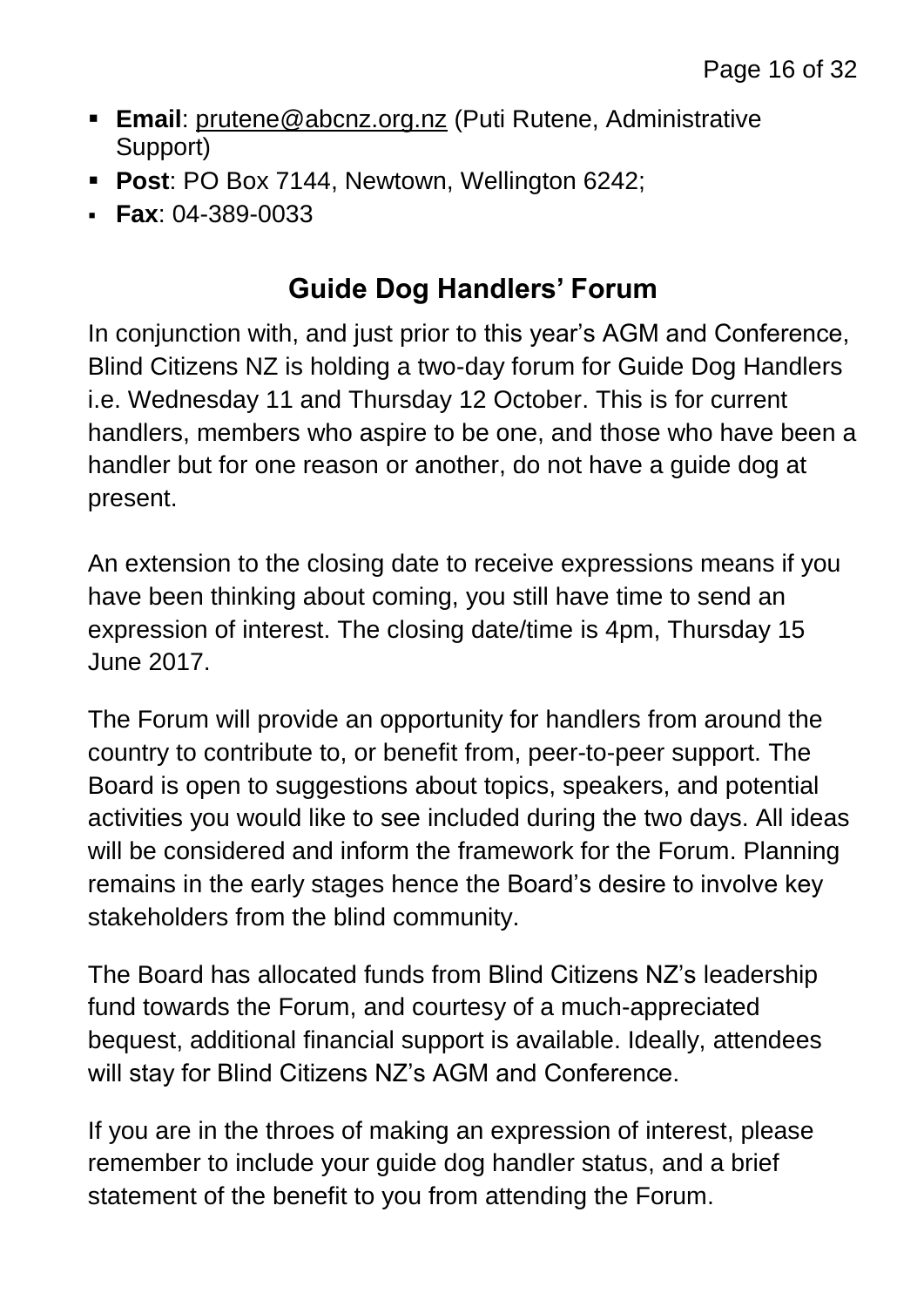You should also comment on topics you would like to see covered, whether it is your intention to remain for Blind Citizens NZ's AGM and Conference, and if you are in a position to make a financial contribution towards costs.

Remember to submit your expression of interest to Blind Citizens NZ's National Office by **4pm, Thursday 15 June 2017**. They should be marked for the attention of the Executive Officer via any of the following options:

- **Email**: [prutene@abcnz.org.nz](mailto:prutene@abcnz.org.nz) (Puti Rutene, Administrative Support);
- **Post**: PO Box 7144, Newtown, Wellington 6242;
- **Fax**: 04-389-0033

### **Blind Citizens NZ – 2017 Election Timelines National President and Four Member-at-Large Positions Rose Wilkinson, Returning Officer**

Positions due for election this year are those of National President (held by Jonathan Godfrey), and four Member-at-Large positions, currently held by Martine Abel-Williamson, Geraldine Glanville, Shaun Johnson, and Paula Waby. This notification is the final opportunity to call for nominations for all five positions. Please note that:

- people currently in each of these positions are eligible for reelection;
- $\blacksquare$  the term of office for all positions is two years;
- successful candidates will commence their term immediately following the conclusion of this year's Annual General Meeting and Conference;
- the election for all five positions will be conducted at the same time, by a ballot of all eligible Ordinary (voting) Members;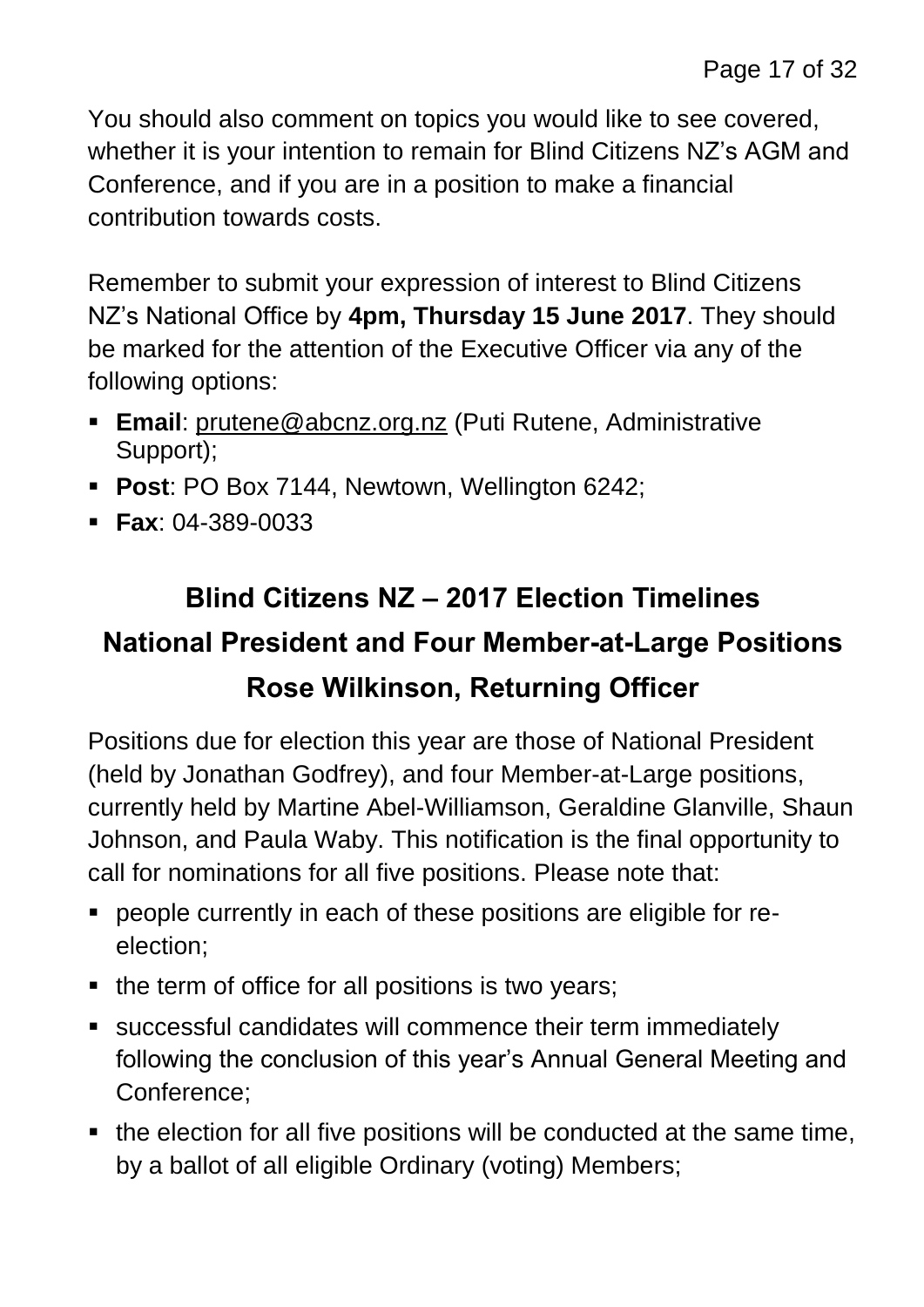nomination forms and / or email nomination procedures are available upon request from National Office.

Details about timelines and procedures for all positions follow. Additional information for each of the positions is available upon request from the national office. You will also locate them on our website. If you are standing for election, you are encouraged to obtain information pertinent to the position. Reading pertinent information will provide an insight into the duties and responsibilities of Board Members, and prerequisites for National President and Member at Large positions. You will locate contact details for our National Office and website at the conclusion of this Focus issue. Now to the timelines and procedures...

- **1. Am I eligible for nomination for positions in this election**? Eligibility requirements are set out in Constitutional Ruling 10.1. You are eligible for nomination for one of the positions, provided you have been a financial Ordinary Member of Blind Citizens NZ for no less than 24 full months measured cumulatively during the period of five consecutive years ending on the closing date for nominations. If you are uncertain whether you meet the criteria, please contact the National Office for clarification.
- **2. How do I go about being nominated?** Nominations must be agreed to by the nominee (the person standing for election), and the people moving and seconding the nomination. Nomination forms require the signature of all three individuals. Email procedures similarly require each of the three individuals to confirm their role in the nomination process. Candidates who choose the email procedure are required to contact the Returning Officer prior to commencing this process. This is important for there are instructions unique to the email procedure that must be followed i.e. the email process mirrors as closely as possible, requirements for the paper-based option.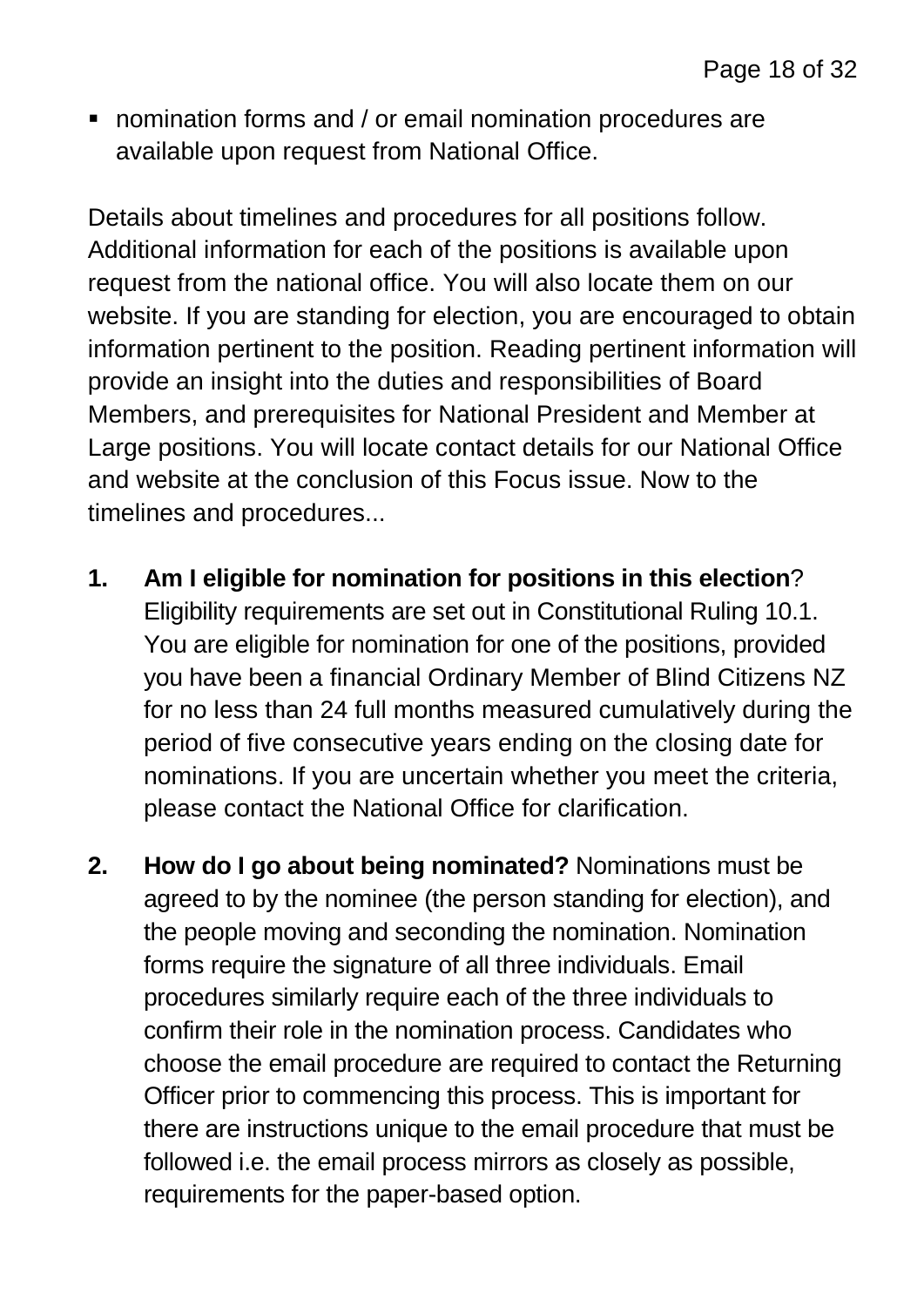Candidates are required to submit their CV to the returning officer with their completed nomination. Requirements for the nomination process must be concluded (including completed nominations being received by the Returning Officer), by **the close of nominations, 4pm, Thursday 24 August 2017**. Contact details for the Returning Officer are:

- Postal: Blind Citizens NZ, PO Box 7144, Newtown, Wellington 6242;
- Fax: 04-389-0030;
- **Email: [election@abcnz.org.nz](mailto:election@abcnz.org.nz)**
- **3. What happens after nominations close**? In the event the maximum number of nominations for the five positions is received (National President and four Members-at-Large), no election will be held.

Candidates standing for these positions will be declared duly elected unopposed. However, in the event nominations exceed the number of positions being elected, an election will be held.

- **4. Financial Ordinary Members have their say:** Ballot material will be sent to all Ordinary Members recorded as financial on the member database at National Office as at 4pm, Thursday 24 August 2017. Distribution of ballot material in the voting member's preferred format will happen no later than **Thursday 14 September 2017**.
- **5. When does voting close:** Completed ballots must be received at National Office no later than **4.00 pm, Monday 2 October 2017**. Vote counting takes place on Wednesday 4 October 2017.
- **6. Receiving election information and casting your vote**: Blind Citizens NZ has several options available for members to participate in our election process. This means you choose how you receive your election material, and how to cast your vote.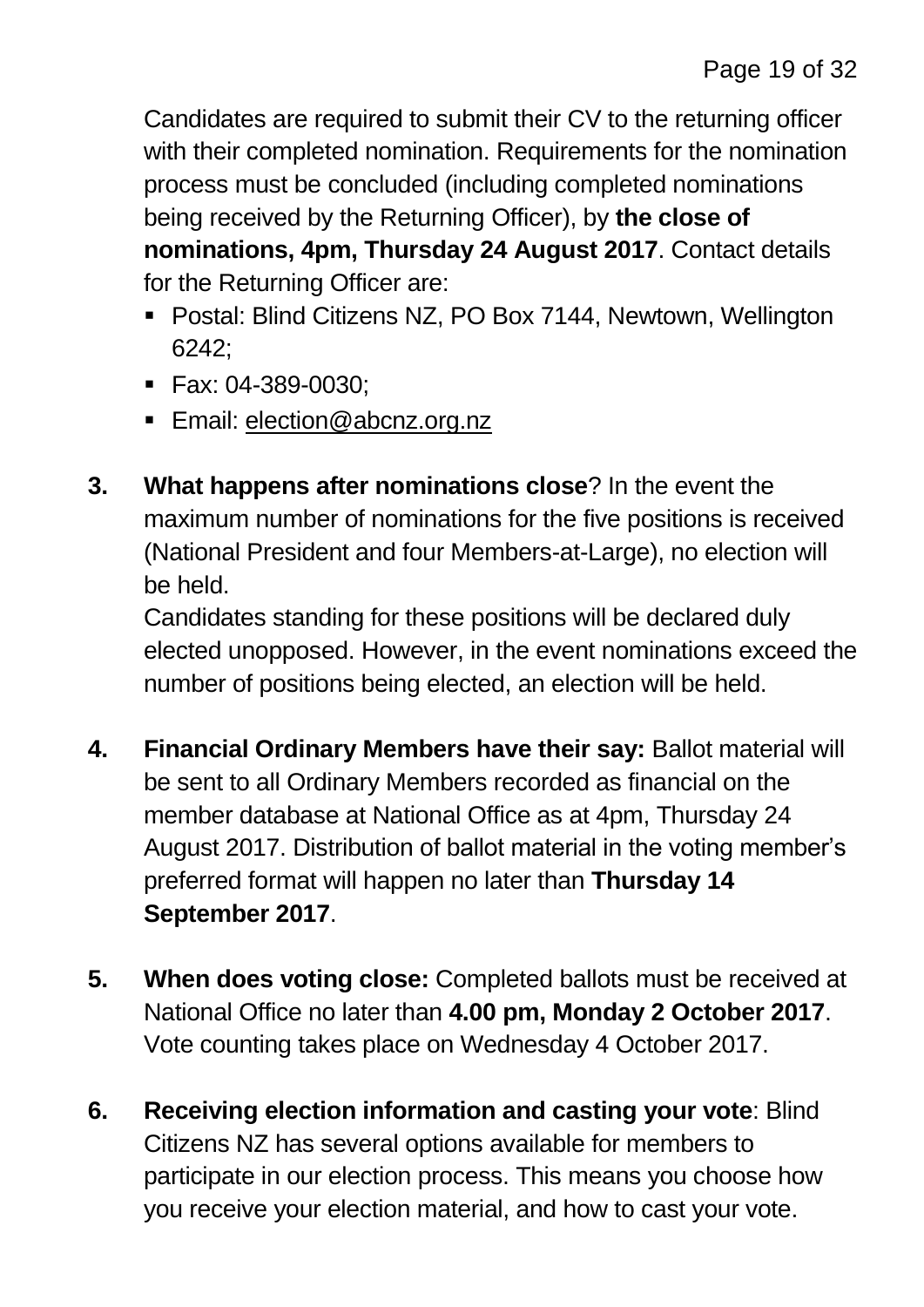Election (ballot) material that informs you about candidates standing for election is available in the following options: large print, audio (CD), braille, by email, and via our National Feedback Line on the Telephone Information Service (TIS).

If you are in any doubt about what your preferred communication option for elections is, please contact our national office to check soonest. You can then make any changes you need.

When casting your vote, there are three options from which to choose. The way you vote can differ from the way you receive your election (ballot) material. You can vote using the large print ballot form, the braille ballot option (braille voting cards), or TIS. If you currently receive a large print ballot form and you are unable to cast your vote independently, perhaps you might give TIS a go. Voting using TIS offers you an independent and empowering voting experience. Using TIS means you can independently access information about all of the candidates standing for election and cast your vote.

If you want to know more about using TIS, you want to cast your vote using this option, or you want to check if you registered with us for this option, please contact our National Office.

### **Welcome to Invercargill - City in the South By Carolyn Weston**

By now, you will have read about Blind Citizens NZ's Annual General Meeting (AGM) and Conference i.e. dates and venue. As you may not have visited New Zealand's southern city before, and if you intend to come to Conference, you may wish to save up and stay a little longer in Invercargill, or visit other nearby tourist spots. Rose Wilkinson, Blind Citizens NZ's Executive Officer is exploring tourist options for attendees.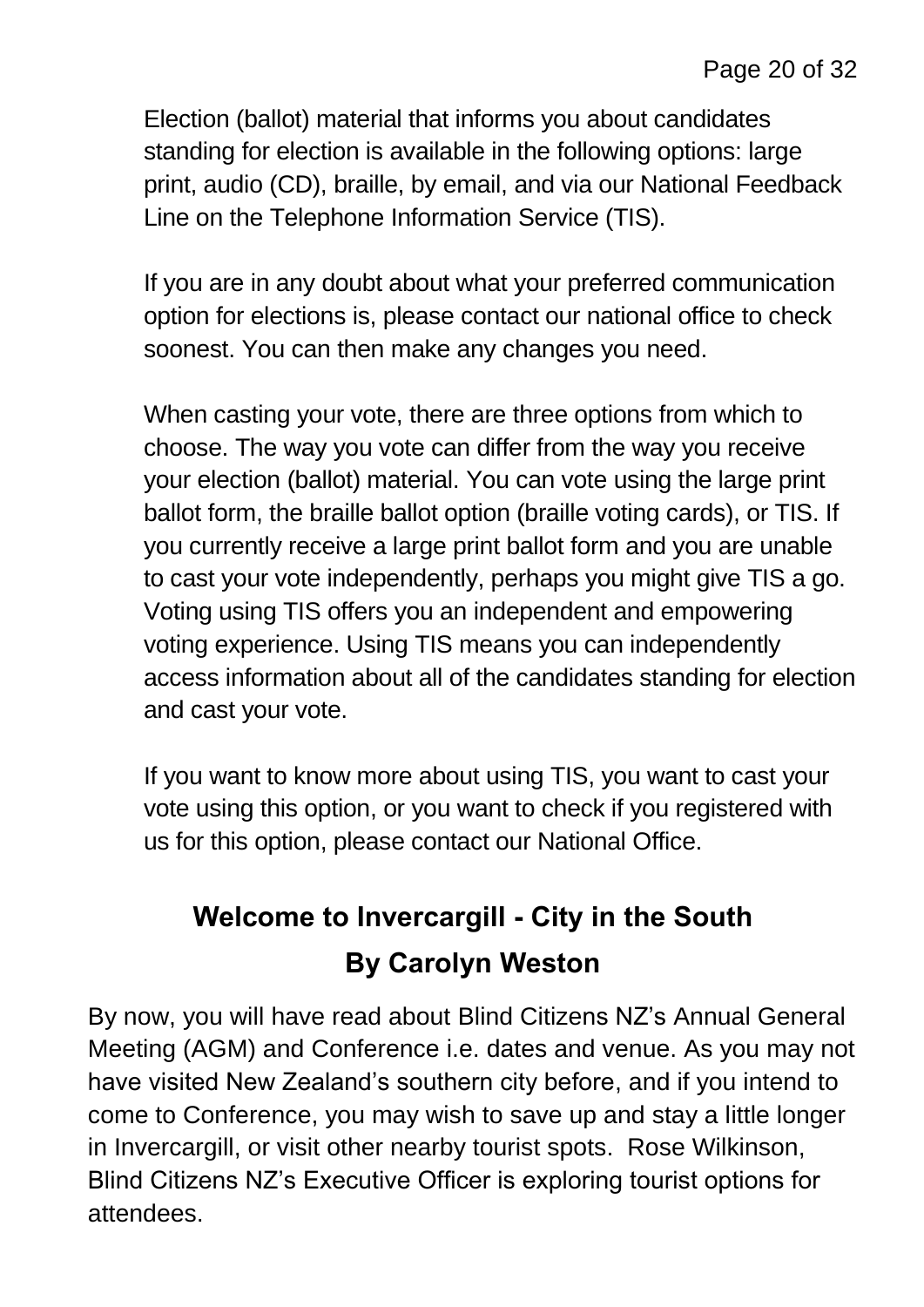In the meantime, here are ideas on what you can visit or do in Invercargill to whet your appetite.

Invercargill is built on a flood-plane, it is not all flat, and there are rises, dips and miniature hills in the contour of the land. Our major roads are wide. You must be aware that if you want to cross Tay St (State Highway One), a road outside the Ascot Park Hotel, it is like crossing a four-lane highway.

We have a number of intersections with roundabouts controlling traffic flow. I don't recommend crossing roads at these intersections crossing a few metres away from the corner will be safer so you can hear the traffic without becoming confused.

The buses operate every weekday and on Saturdays. Bus Smart runs four circular bus routes spanning the city. One of these routes do run buses near the Ascot Park Hotel. If you have a Gold Card, buses are free between the hours of 9am and 3pm during weekdays, and all day Saturday. We have audio announcements on buses, which mean that as a bus is nearing a bus stop, the name of the stop is announced. Buses also announce their destination whilst waiting at Bus Smart Central in our DBD. No buses run in the evenings or on Sundays. For further information about Bus Smart Services, ask the Hotel Reception.

Invercargill now has a number of taxi companies you can choose to use. We find that EzyCab are the cheapest but they are a small operator and you do need to book well in advance. The advantage with them is you can negotiate the fare when booking. Invercargill Taxis and Blue Star Taxis also operate here. Driving Miss Daisy is another transport option and you may wish to use them if you want some assistance when sightseeing. You need to arrange this service at least the day prior to requiring their service. You can use Total Mobility (TM) vouchers for all these companies. We don't have TM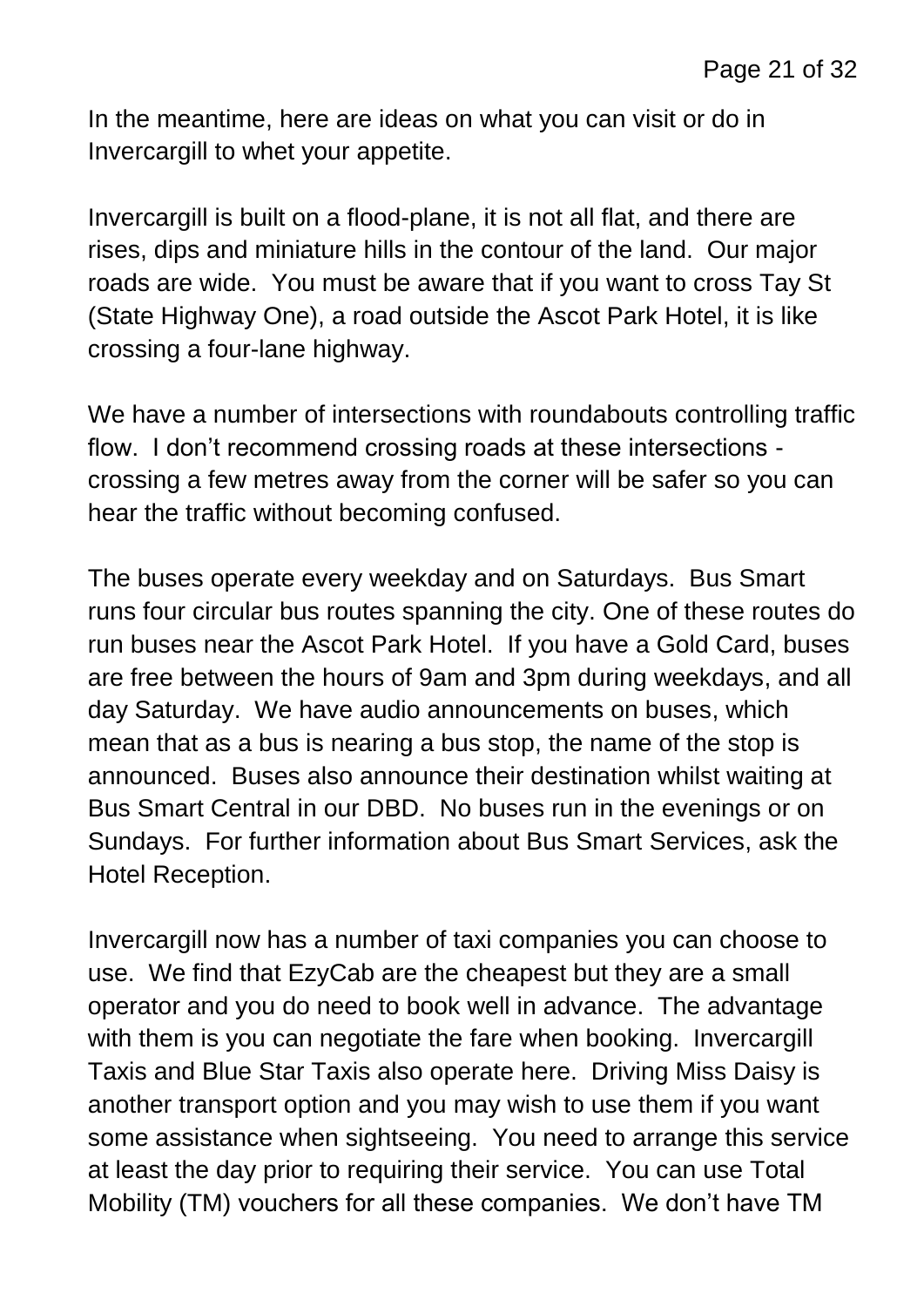Cards yet, you can still use Yellow TM Vouchers if you have any old ones about. If you use TM Cards, and do not have vouchers, you should contact your local TM agency and they should be able to provide you with vouchers for use in Invercargill. If you have any difficulties, let Southland Branch of Blind Citizens NZ know as soon as possible so we can discuss this with our Council, to identify a solution.

All hotels, taverns and many motels and restaurants, are owned and operated by the Invercargill Licensing Trust (ILT). All profit from the sale of alcohol and the operation of hotels, motels, restaurants and bars go back into the community. Ascot Park Hotel, our Conference venue is part of the ILT's empire. We do have several liquor stores but no alcohol is sold in supermarkets or any shops within the ILT's boundary.

Invercargill has a number of parks, including two native-bush reserves. Queens Park is our major park in Queens Drive. The Blind Foundation's building is located on a corner of this park. Queens Park boasts plenty of walking paths, gardens, glass-house gardens, duck pond, caged birds and animals, sports grounds and a café. The Southland Museum is located on the southern side of this park. The Museum houses the Information Centre, the depot where InterCity Buses depart and return to, exhibitions, Art Gallery and the largest indoor-display of live Tuatara in the world. If we know some weeks prior to Conference, it may be possible to arrange a small group tour to meet the Tuatara Man and maybe even get to feel a tuatara.

A few blocks along Tay St from the Ascot Hotel is Transport World. Two private collections of transport vehicles are exhibited here. A replica of Bert Munro's Indian motorbike can be found in the foyer. If you like trucks etc. this is a must-see for you. The vehicles are displayed within a large modern building.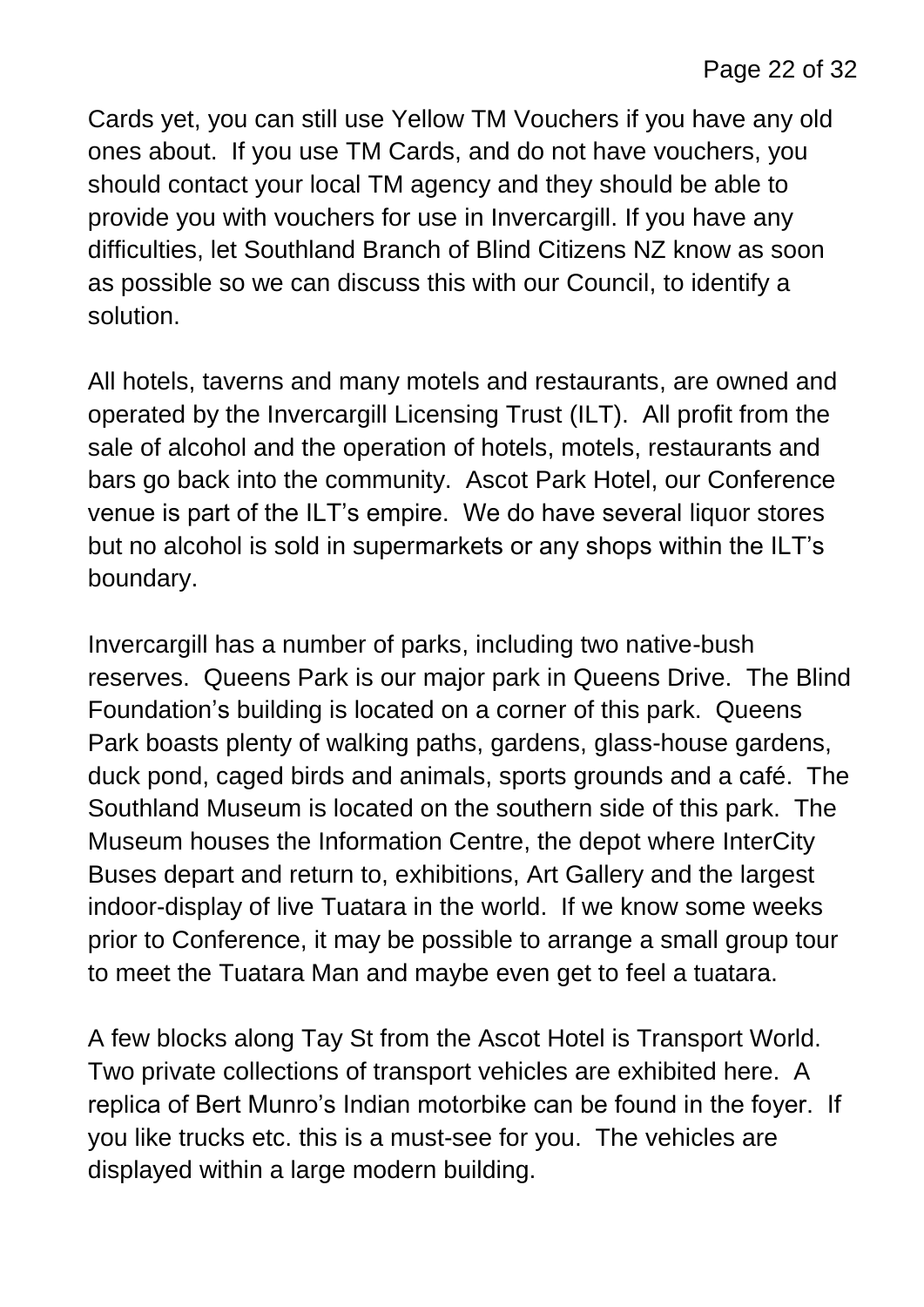It will take you some hours to have a good look at all the exhibits. There is a café located on the ground floor near the reception desk. It is a very popular venue for lunches. There is a charge to visit this Museum so ask the Hotel Reception how much this will cost.

Another must for those of you who enjoy motorcycles etc. is to visit a large shop called "E Hayes" located in Dee St. Classic motorcycles, another replica of Bert Munro's Indian cycle and other vehicles are on display here. Men can wander about, looking at the exhibits and all the tools and hard-wear, etc. Women will enjoy lingering in the gift and chinaware area.

I know some of you are Ham Radio fans and are interested in other communication devices. Awarua Communications Museum located on the Bluff Highway displays old phones, radio and other historical communication equipment. This museum is open each Sunday between 1pm-4pm.

As Conference closes at 11.30am, if you have time to spare before returning home, here is a solution to fill your afternoon. I know some trustees of this museum, so if you are keen to hear about the history of Awarua Radio, which was located on this site, I will endeavour to organise a tour for a small group. Transport will be an issue, however if you are willing to pay for some petrol this can be overcome. If several of you wish to go, we may be able to hire a private van.

Bluff, which is within Invercargill City's boundary, is New Zealand's most southern port. There is a Maritime Museum, which displays an old ship's engine, which you can turn on and listen to the noise it makes. The largest display is the Monica an old oyster boat, you can easily climb up and clamber all over it, including traversing the narrow, steep stairway into the small cabin. You can pretend you are out in Bluff Harbour, bringing your oyster catch in from Foveaux Strait.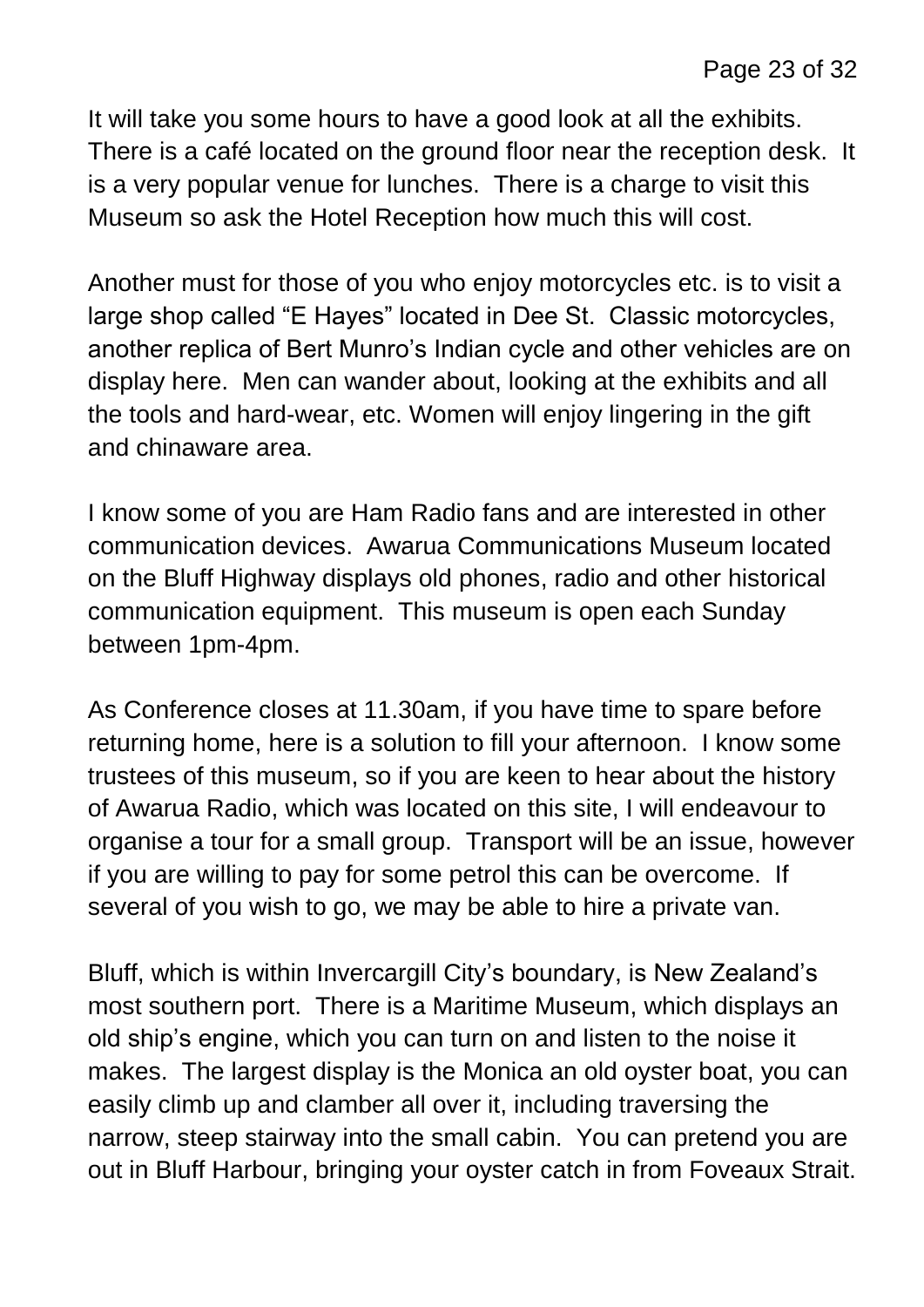This museum is open most days, including Sunday 12.30pm-4.30pm, admission is \$3 for an adult. If a group travels to Bluff, you must go to the end of State Highway One. Most visitors have their photo taken standing underneath the Bluff Signpost at the end of the road. There are two cafes located at Sterling Point and several walking tracks. Bluff is the gateway to Stewart Island and you can catch a boat (an hour sail) from Bluff. You can fly to and from Stewart Island from Invercargill Airport. Contact your local Travel Agent for more information about this Island national Park.

There is plenty of shopping, activities such as horse treks and other pursuits you can occupy yourself on the days prior or after Conference.

We have many cafes and restaurants but there are two restaurants I want to mention that are owned by Alan Arnold – they are Buster Crabb in Dee Street and Ziffs in Otatara (about 15 minutes west of the city). Alan provides free transport to and from both of these bar/restaurants so transport is not a problem. Local seafood is served and being October, they should have whitebait patties on the menu. Alan ensures great southern hospitality with large helpings of food. These restaurants are open for both lunch and dinner.

Back to the Ascot Park Hotel, there is also plenty to do there. The hotel is located in parkland and you will have space for your guide dog to toilet outside. Indoors there are several bars, a swimming pool, spa pool and sauna. Bring your swimsuit, as you will be able to take a dip in the warmth of the building, even if it is cold outside. Invercargill is the gateway to Queenstown, Te Anau, The Catlins (the eastern coast route between Invercargill and Balclutha) and Dunedin. Buses are available from Invercargill to most of these centres however, they are limited with little options on what time you can travel.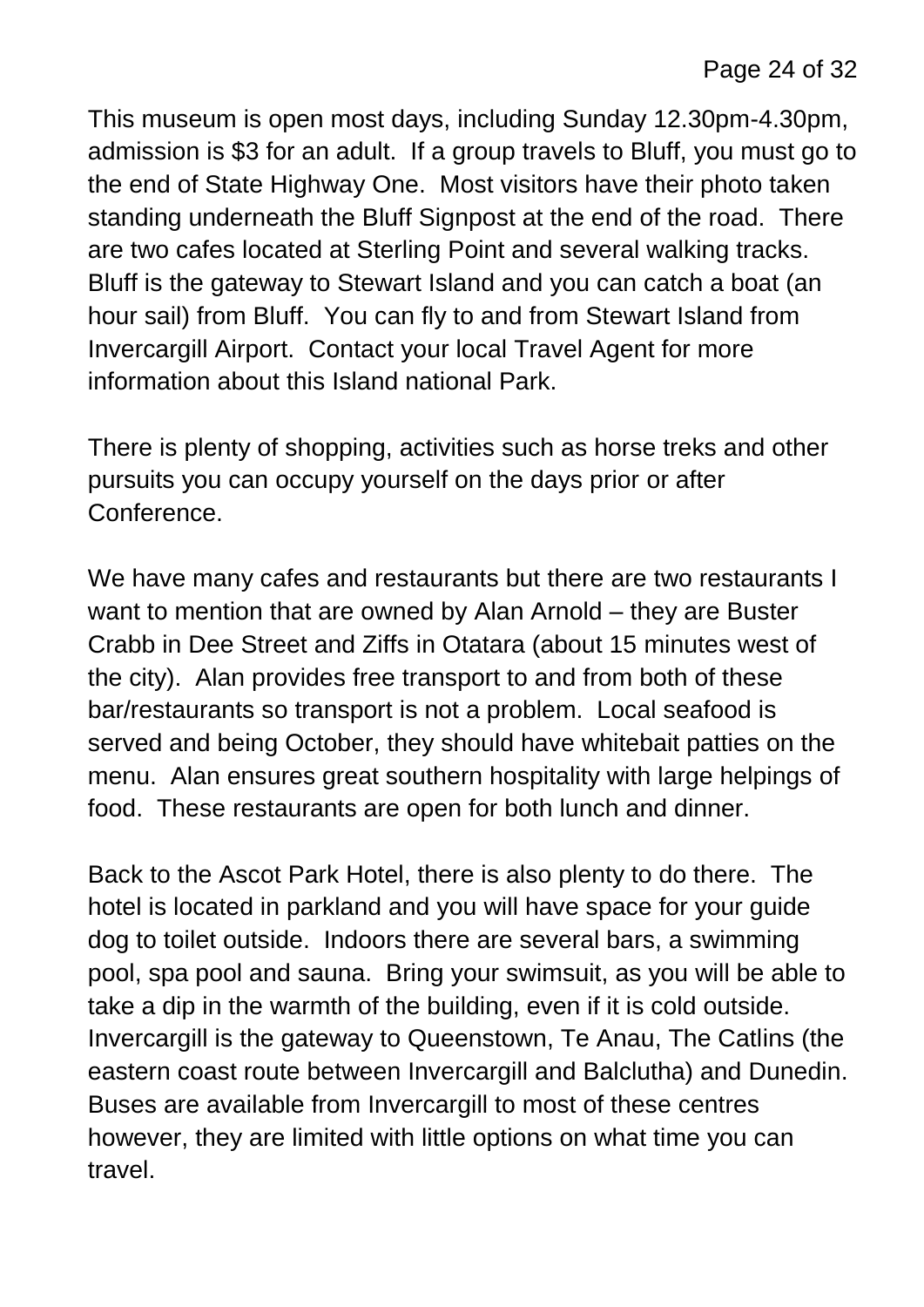Dunedin and Queenstown both have busy Airports and you may obtain cheaper flights from these airports but you need to account for bus travel from these airports to Invercargill. With increasing overseas tourism, accommodation in Queenstown may be limited or more expensive than other cities and towns. You will find shopping and tourist attractions more expensive in Queenstown than in other spots so if you wish to visit there, save up first.

I hope this provides you with some ideas on what we have to offer visitors to Invercargill and I look forward to seeing as many of you as possible at Conference 2017.

### **An Opportunity to Recognise Someone's Contributions Blind Citizens NZ's most Prestigious Awards**

Annually, the Board calls for nominations for its most prestigious awards: Beamish Memorial Award, Extra Touch Award, and the Johnston Cup for Leadership. We provide criteria for each award to guide your thinking towards making a nomination. For each of these three awards, only financial Ordinary Members of Blind Citizens NZ, branches, and the Board, may make nominations. We provide details specific to each of the three awards. Please send all nominations to National Office - details are located at the end of this Focus issue. The element of surprise is paramount thus the Board's decision for all awards remains confidential, irrespective of whether or not the Board will make an award. Please read on and pop on your respective thinking caps…

**Beamish Memorial Award**: The Beamish Memorial Award is the single most prestigious award that Blind Citizens NZ has the honour and privilege of bestowing on anyone within the organisation. It can only be awarded to an Ordinary Member of Blind Citizens NZ who has made an outstanding contribution to society in their particular field of service to the community.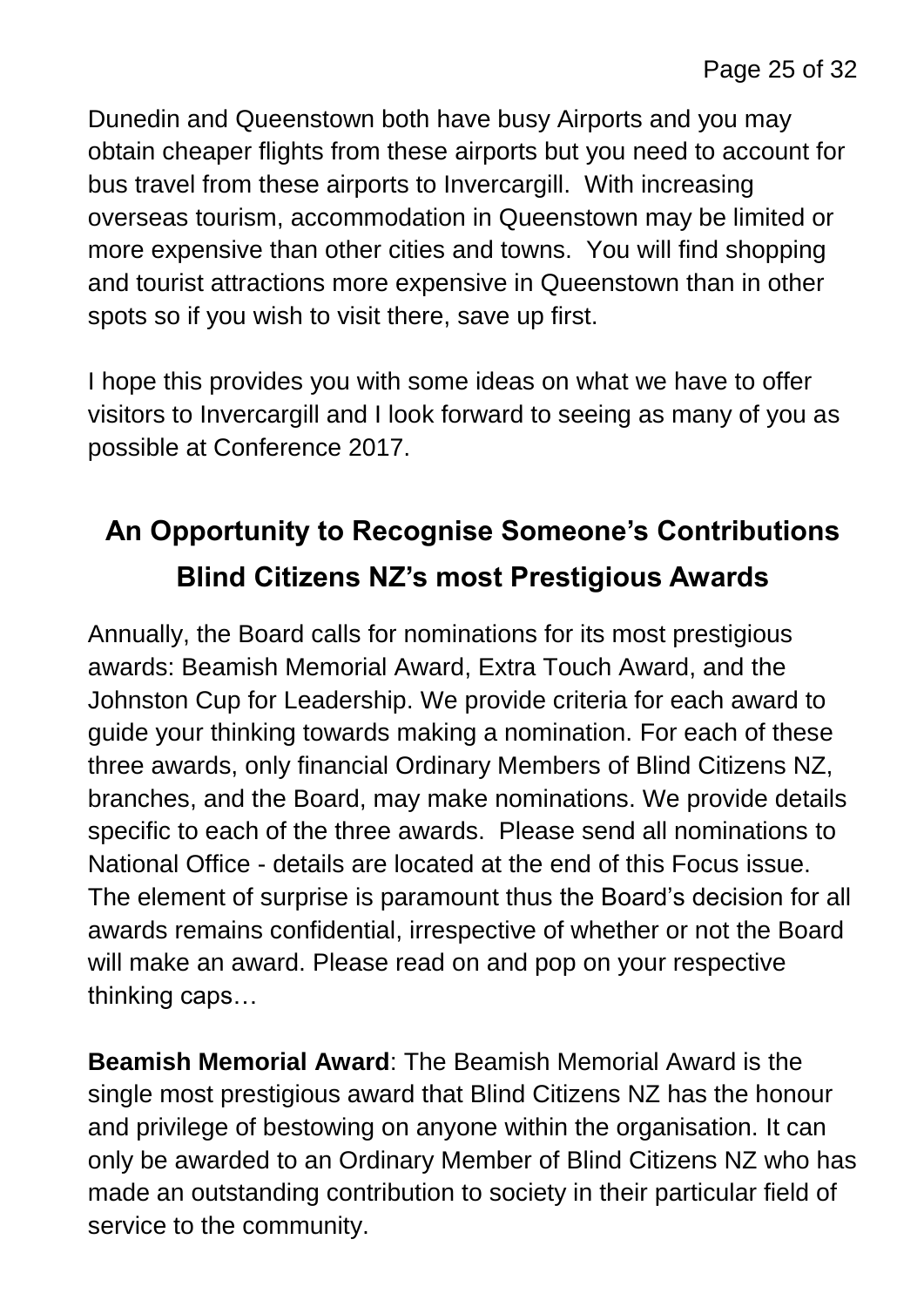Do you know of someone you believe should be recognised and who meets this criteria? If you do, then please take advantage of this opportunity. You should provide the name of the person you are nominating, their contact details, along with information and reasons in support of the nomination. **Nominations close and must be received at our National Office by 4pm, Wednesday 30 August 2017**.

**Extra Touch Award:** This esteemed award is aimed at recognising an individual or organisation where, as part of the process of catering to the general public, an outstanding contribution is made towards improving access or services to blind and vision impaired people. Examples to start you thinking about worthy recipients of this award are given – the opportunities to recognise contributions are diverse and include access to information, society, technology, transport and pedestrian safety, everyday equipment, educational, vocational or recreational opportunities, shops and customer service, and services in general. Information of last year's Extra Touch Award recipient might guide your thinking - Arts Access Aotearoa New Zealand was recognised for the extent of work to raise awareness about audio description of live theatre, museums, galleries, as well as training of audio describers.

Nominations for the Extra Touch Award must include the nominee's name, their contact details and information that mirrors with and responds to criteria for granting this Award. They close and must be received at our National Office by 4pm, Friday 30 June 2017.

**Johnston Cup for Leadership**: Donated by Doug and Jeanette Johnston (Doug is a past National President), this was first presented in 2007. This award recognises leadership potential from amongst members of Blind Citizens NZ.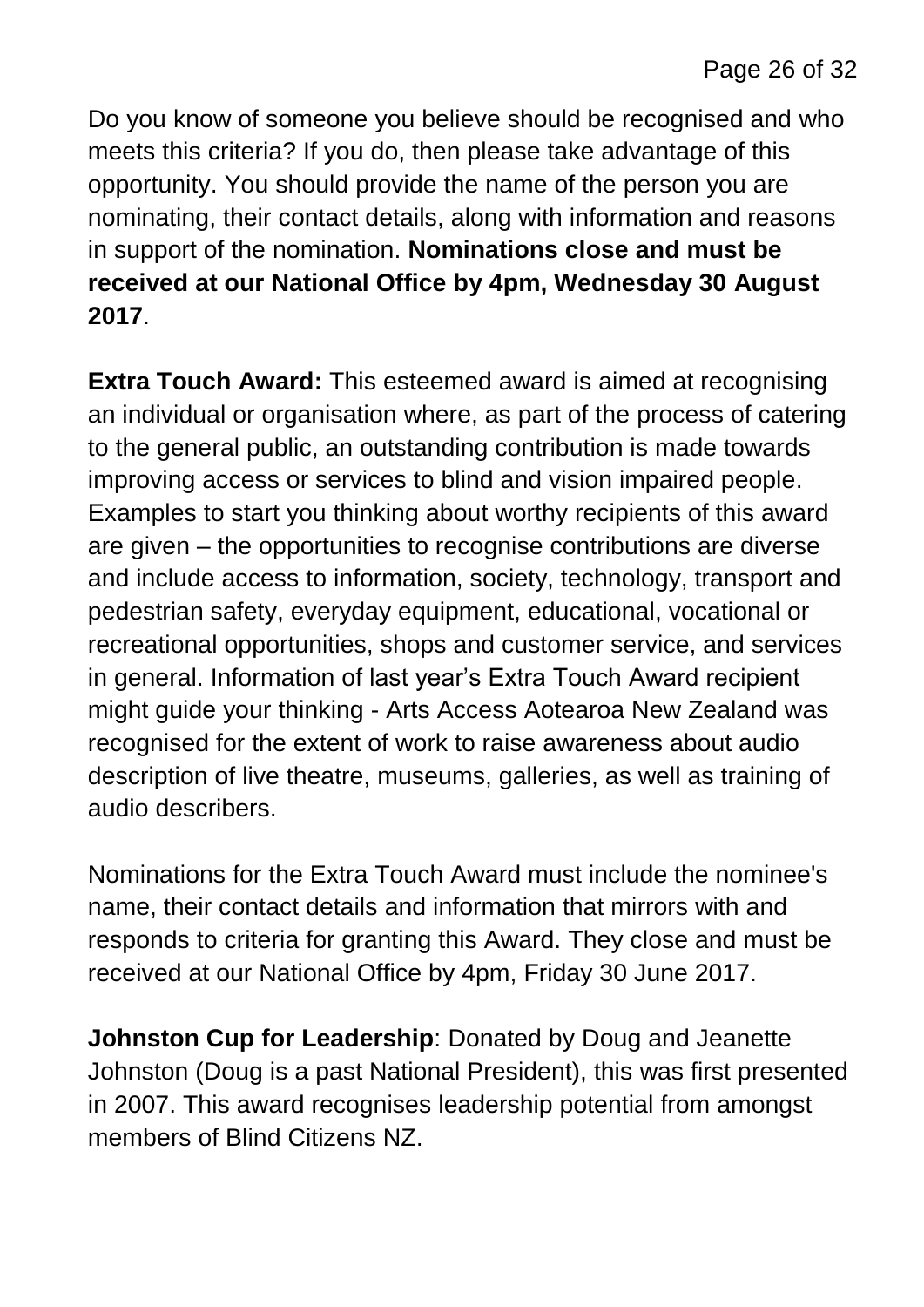The intention is to encourage members to accept leadership responsibilities inside and outside the blindness community, and to develop an environment where leadership in their field of endeavour is recognised.

If you know of a member of Blind Citizens NZ, whom you believe meets the criteria and has contributed in some demonstrable way to the betterment of the community by way of their leadership a nomination sounds a great way to recognise them. Provided the person you are thinking about is an Ordinary (voting) Member of Blind Citizens NZ, and they meet the criteria, all you need to do is tell us. We need information in support of the nomination. Send your nomination with supporting information so that it reaches our National Office no later than 4pm Wednesday 30 August 2017. Contact details for national office are located at the end of this publication.

#### **Share the benefits of your expertise and knowledge**

Blind Citizens NZ has representative positions on several national organisations. When the term of office for positions fall due, the Board determines a course of action i.e. whether to publicise and call for expressions of interest, or to reappoint. The Board resolved at its 2016 Annual Planning Meeting that it would advertise all positions that fall due in 2017. With the exception that a representative has served the maximum term set by the organisation on which it represents Blind Citizens NZ, the individual may submit a further expression of interest.

The Board is looking for expressions of interest from financial Ordinary (voting) Members of Blind Citizens NZ to represent it on the Workbridge Council, and the Ministry of Health Disability Support Services Consumer Consortium. Details for each position follow.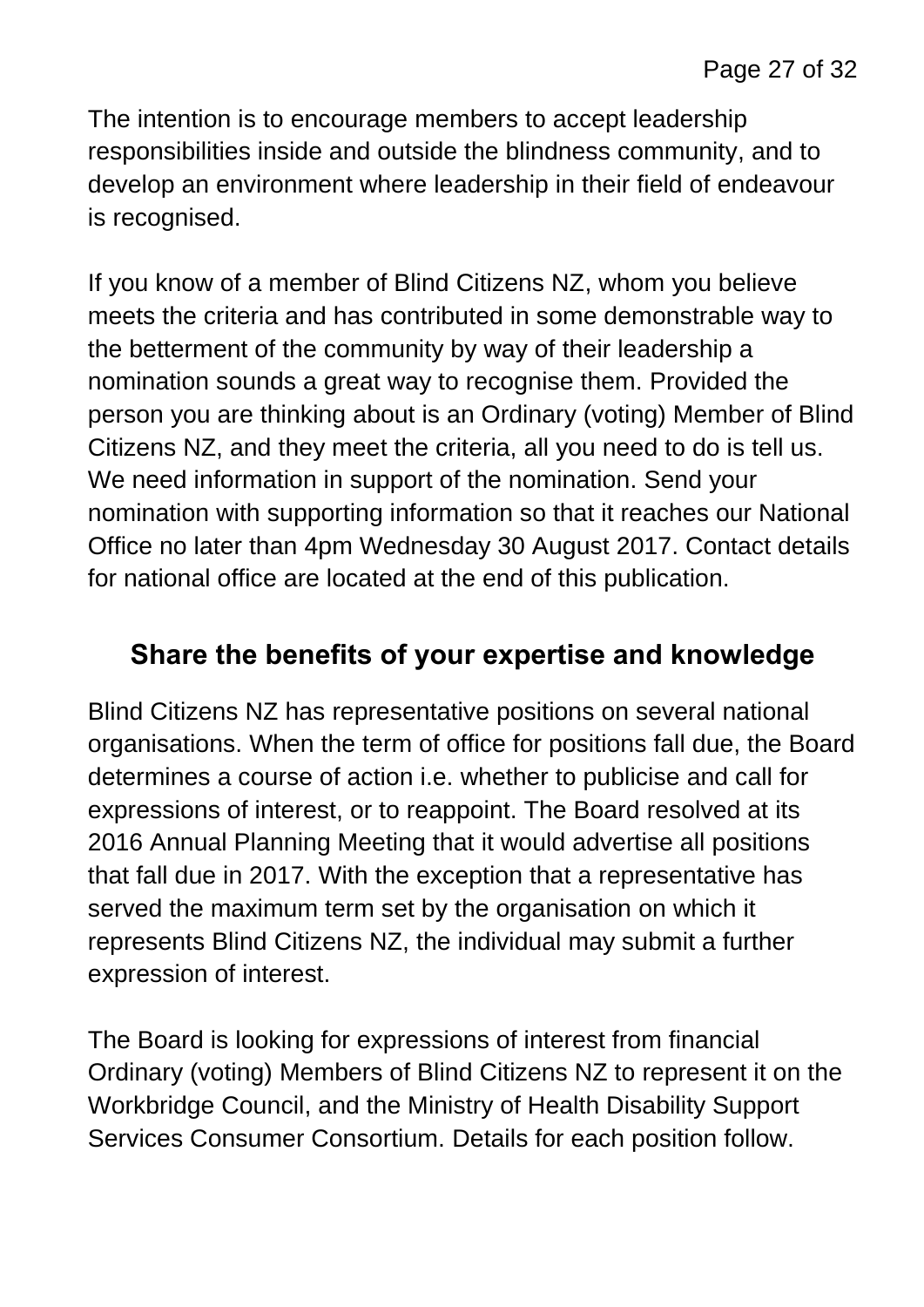**1. Workbridge Council:** The Board is keen to hear from members interested in this role, which involves attending approximately three one-day meetings per year in Wellington (all actual costs paid). The Board determines on a case-by-case basis what the term of office will be i.e. one to two years.

Provided your extensive skills and expertise include knowledge and understanding of the following, you will be well suited to this role:

- the disability community in general;
- **EXTERN** barriers to employment and the challenges experienced by blind and vision impaired job-seekers, and those in employment;
- vocational services and funding opportunities available for disabled job seekers and those in employment; and
- the UN Convention on the Rights of Persons with Disabilities.

You will also be required to:

- articulate the views of Blind Citizens NZ on behalf of the blind community;
- ensure you have necessary time to read and be familiar with the full agenda of each one-day meeting including all relevant documentation;
- provide reports to the Board within two weeks of your attendance at meetings of the Workbridge Council.

**Note**: Paula Waby has represented Blind Citizens NZ on the Workbridge Council since 2015. She is eligible to submit an expression of interest.

**2. Ministry of Health Disability Support Services Consumer Consortium:** The Consortium meets twice a year – each meeting comprises three days, and all actual costs are paid.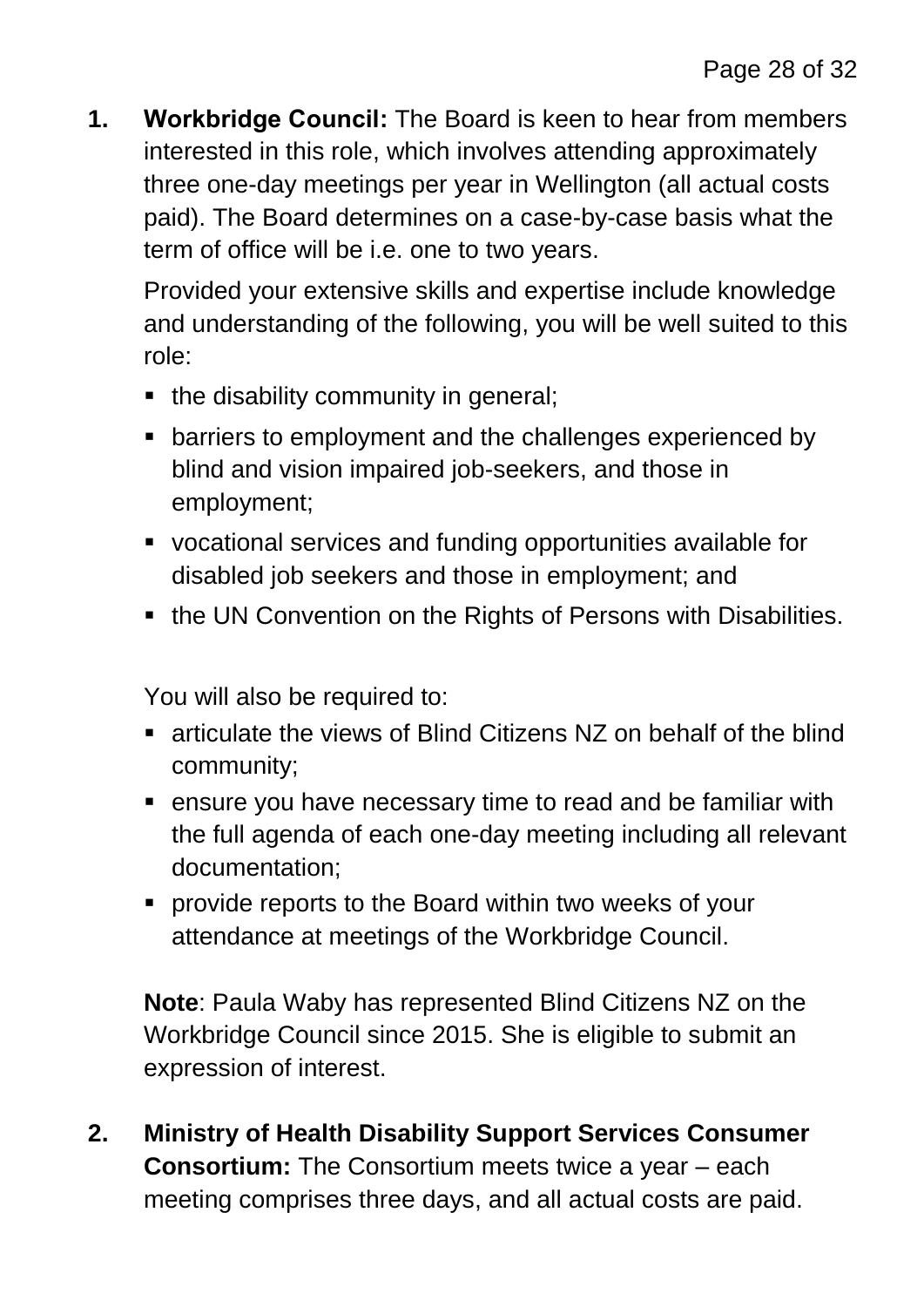As Blind Citizens NZ's representative, you will have a sound knowledge and understanding about:

- the disability community in general;
- the service needs of the blind community, service providers, service availability, ease of access and service gaps;
- **Perofected changes to future service funding and delivery, e.g.** Enabling Good Lives, and individualised funding;
- the United Nations Convention on the Rights of Persons with Disabilities.

You will also have the skill and expertise to:

- take a pan-disability approach to service funding and provision;
- **EX** become familiar with the Consortium's terms of reference:
- **promote understanding between the Ministry and Blind** Citizens NZ;
- **F** represent the interests of Blind Citizens NZ rather than personal interests.

**Note**: Andrea Courtney has served the maximum consecutive term for this position. She is therefore ineligible to submit an expression of interest.

If you are interested in finding out more about either of these positions, please contact the Executive Officer Rose Wilkinson at National Office. For each of the positions, your expression of interest should include a CV that identifies the strengths, experiences and skills you believe you bring to the position. Expressions of interest should be marked for the attention of the Executive Officer and should be received at National Office by 4pm, Tuesday 1 August 2017 (refer to contact details at the end of this publication).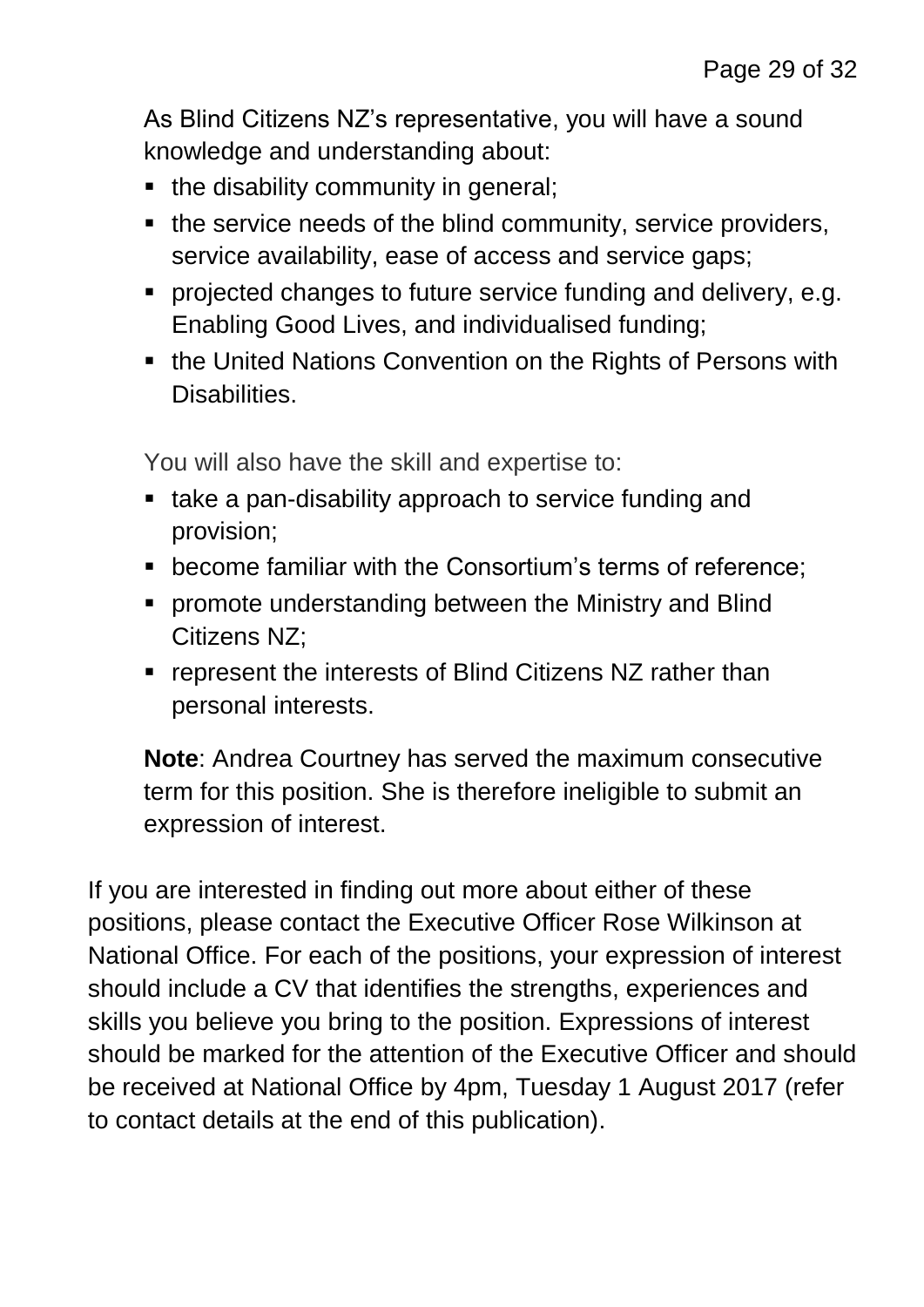#### **Membership Renewal Reminder**

Membership renewals fall due on 1 July annually. If you are uncertain if you are financial, it is best to check by contacting our national office, or your local branch treasurer. Being financial is particularly important for Ordinary Members, who are eligible to vote in elections carried out by Blind Citizens NZ.

### **Consider Blind Citizens NZ when Making a Bequest**

Through our efforts and your financial support, we are working on the removal of the barriers we face so we can make our mark in the world. We are not an organisation helping blind people. We are blind people ourselves putting our own personal time and energy into pursuing our vision of a world in which we can be fully independent and able to contribute to our full potential. Your Will can make a lasting gift and Blind Citizens NZ would be extremely grateful for any contribution. If you choose to leave a gift to Blind Citizens NZ, suggested wording for your will is:

I give and bequeath (\_\_\_\_\_\_\_\_\_) percent of my estate to the **Association of Blind Citizens of New Zealand Incorporated** to be applied for general purposes. A receipt taken by my trustee as being given on behalf of Blind Citizens NZ will be a complete discharge to my trustee for the legacy.

To find out how we inform those who have pledged their support to us, for questions or to make a contribution, contact:

- Rose Wilkinson 04-389-0039
- **Email:** bequests@abcnz.org.nz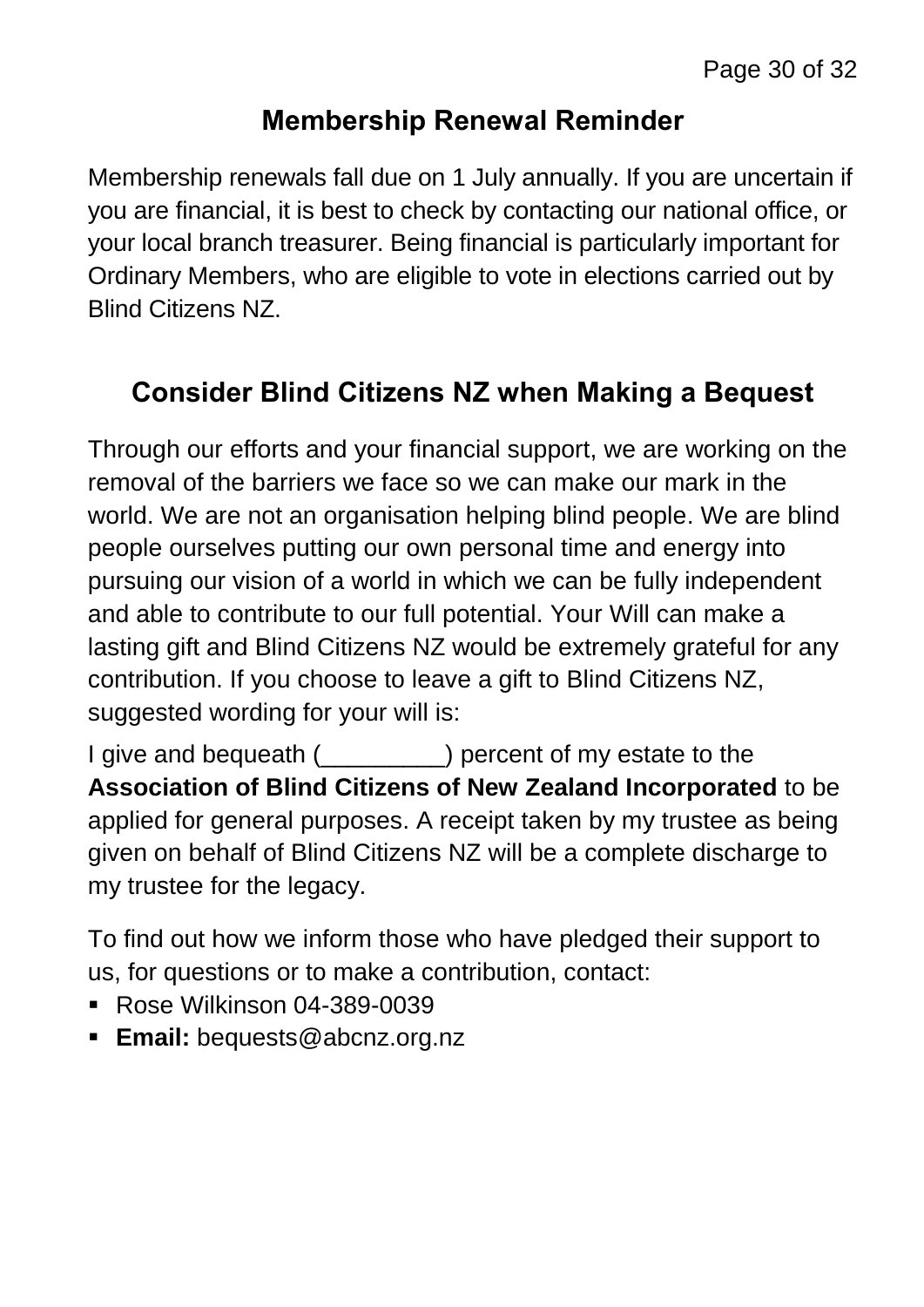#### **Personnel - Blind Citizens NZ**

#### **Board**

- **National President**: Jonathan Godfrey (Management Committee) [jonathan@tactileimpressionz.co.nz](mailto:jonathan@tactileimpressionz.co.nz)
- **Vice President:** Martine Abel-Williamson (Member-at-Large / Management Committee): [martine.the1@xtra.co.nz](mailto:martine.the1@xtra.co.nz)
- Andrea Courtney (Member-at-Large): [andycoute@xtra.co.nz](mailto:andycoute@xtra.co.nz)
- Geraldine Glanville (Member-at-Large): [gbglanville@xtra.co.nz](mailto:gbglanville@xtra.co.nz)
- Shaun Johnson (Member-at-Large): [shaun.zdots@xtra.co.nz](mailto:shaun.zdots@xtra.co.nz%20co.nz)
- Murray Peat (Member-at-Large / Management Committee): phone 021 081 66126; [murraytp@xtra.co.nz](mailto:murraytp@xtra.co.nz)
- Paula Waby (Member-at-Large / Management Committee): [paula.waby4@gmail.com](mailto:paula.waby4@gmail.com)

#### **Focus Editor**

**Email** articles to**: [focus@abcnz.org.nz](mailto:focus@abcnz.org.nz) Post**: PO Box 7144, Newtown, Wellington 6242

#### **National Office**

**Postal**: PO Box 7144, Newtown, Wellington 6242 **Physical**: Ground Floor, 113 Adelaide Road, Newtown, Wellington **Phone**: 04-389-0033; 0800-ABCNZ-INC (0800-222-694) **Fax**: 04-389-0030; Internet: [http://www.abcnz.org.nz](http://www.abcnz.org.nz/) **Email**: [enquiries@abcnz.org.nz](mailto:enquiries@abcnz.org.nz) or [admin@abcnz.org.nz](mailto:admin@abcnz.org.nz) **Executive Officer, Rose Wilkinson**: [rwilkinson@abcnz.org.nz](mailto:rwilkinson@abcnz.org.nz)